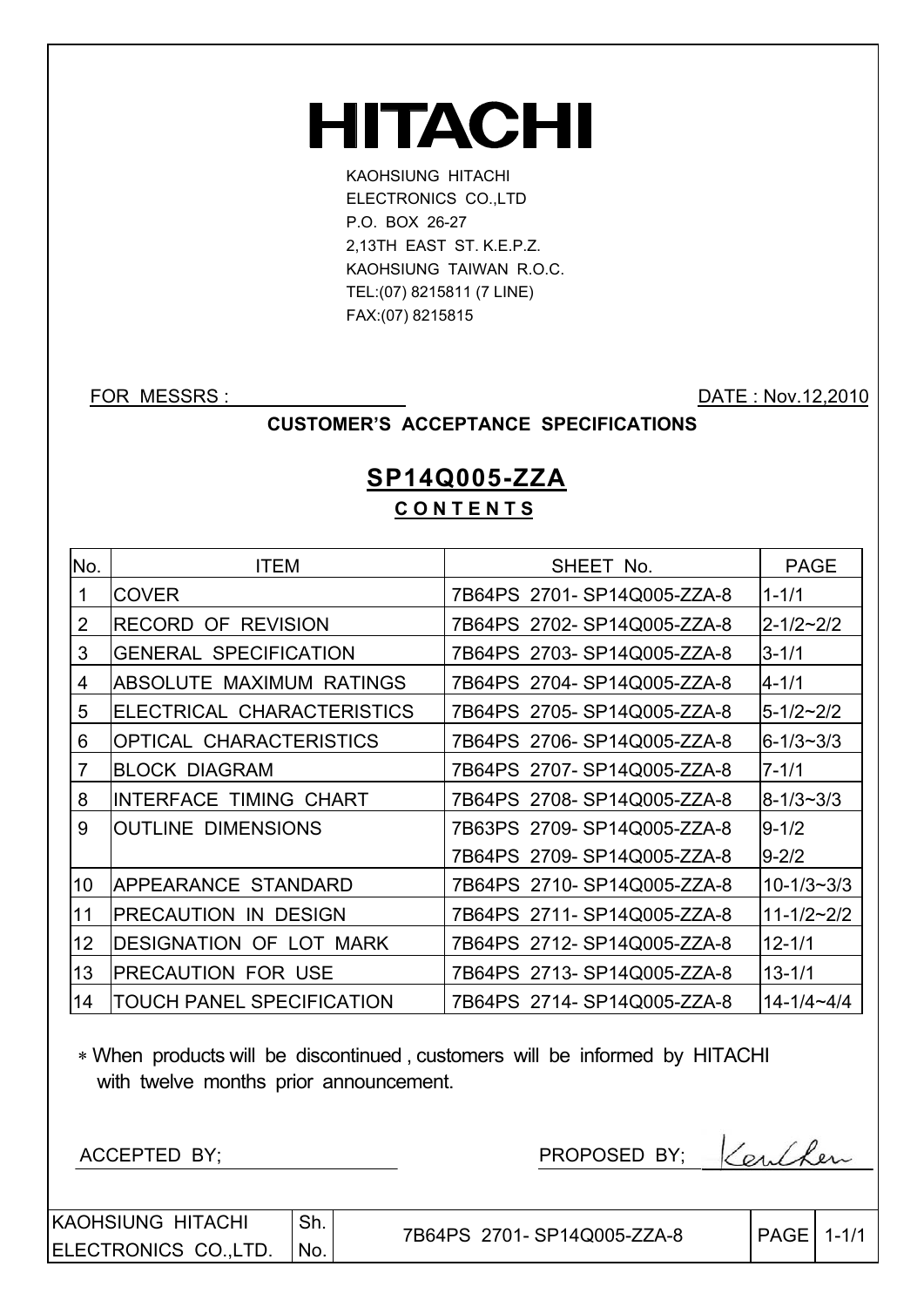# RECORD OF REVISION

| <b>DATE</b>              | SHEET No.                                     | <b>SUMMARY</b>                                                                                                                  |                                                                                                                                                                            |                                                                                                   |                            |      |      |             |           |
|--------------------------|-----------------------------------------------|---------------------------------------------------------------------------------------------------------------------------------|----------------------------------------------------------------------------------------------------------------------------------------------------------------------------|---------------------------------------------------------------------------------------------------|----------------------------|------|------|-------------|-----------|
| Mar.19, '04              | 7B64PS 2708-<br>SP14Q005-ZZA-2<br>Page 8-3/3  | 8.3 POWER ON/OFF TIMING SEQUENCE<br>Revised tDLD<br>min.<br>$200 \rightarrow 50$<br>Revised tCH<br>$200 \rightarrow 30$<br>max. |                                                                                                                                                                            |                                                                                                   |                            |      |      |             |           |
| Jun.04,'04               | 7B64PS 2705-<br>SP14Q005-ZZA-3                | Added                                                                                                                           | 5.1 ELECTRICAL CHARACTERISTICS                                                                                                                                             |                                                                                                   |                            |      |      |             |           |
|                          | Page 5-1/2                                    |                                                                                                                                 | <b>ITEM</b>                                                                                                                                                                |                                                                                                   | SYMBOL                     | MIN. | TYP. | <b>MAX</b>  |           |
|                          |                                               |                                                                                                                                 | Power Supply Voltage Logic                                                                                                                                                 |                                                                                                   | VDD-VSS                    | 3.2  | 3.3  | 3.4         |           |
|                          |                                               |                                                                                                                                 |                                                                                                                                                                            |                                                                                                   |                            | 21.0 | 22.0 | 23.0        |           |
|                          |                                               |                                                                                                                                 | Recommend LC Driving Voltage   VDD-VO                                                                                                                                      |                                                                                                   |                            | 20.0 | 21.0 | 22.0        |           |
|                          |                                               |                                                                                                                                 |                                                                                                                                                                            |                                                                                                   |                            | 19.0 | 20.0 | 21.0        |           |
|                          | 7B64PS 2705-<br>SP14Q005-ZZA-3<br>Page 5-2/2  | Canceled                                                                                                                        | 5.2 ELECTRICAL CHARACTERISTICS OF BACKLIGHT<br>Note 5: When ICFL is used over 5.5 mA, it may cause uneven<br>contrast near CFL location, due to heart dispersion from CFL. |                                                                                                   |                            |      |      |             |           |
|                          | 7B64PS 2706-<br>SP14Q005-ZZA-3<br>Page 6-1/3  |                                                                                                                                 | 6.1 OPTICAL CHARACTERISTICS OF LCD<br>Revised Viewing Area $\phi$ 40 $\rightarrow$ 80<br>Revised $\phi = \phi a = \phi b \rightarrow \phi = \phi a + \phi b$               |                                                                                                   |                            |      |      |             |           |
|                          | 7B64PS 2706-                                  |                                                                                                                                 | 6.2 OPTICAL CHARACTERISTICS OF BACKLIGHT                                                                                                                                   |                                                                                                   |                            |      |      |             |           |
|                          | SP14Q005-ZZA-3<br>Page 6-3/3                  |                                                                                                                                 | Added                                                                                                                                                                      | The LCD driving voltage should be adjusted at<br>the voltage where the peak contrast is obtained. |                            |      |      |             |           |
|                          | 7B64PS 2710-<br>SP14Q005-ZZA-3<br>Page 10-1/3 |                                                                                                                                 | 10.1 APPEARANCE INSPECTION CONDITION<br>Revised $45^{\circ}$ $\rightarrow$ 25°                                                                                             |                                                                                                   |                            |      |      |             |           |
|                          | 7B64PS2714-<br>SP14Q005-ZZA-3<br>Page 14-1/4  |                                                                                                                                 | 14.1.2 OPERATING CONDITIONS<br>Revised Operating Voltage : 5VDC→5.0 /3.3 VDC                                                                                               |                                                                                                   |                            |      |      |             |           |
| Oct.24,'06               | 7B64PS2714-                                   |                                                                                                                                 | 14.4. ELECTRICAL CHARACTERISTICS                                                                                                                                           |                                                                                                   |                            |      |      |             |           |
|                          | SP14Q005-ZZA-4                                |                                                                                                                                 | 14.4.1 CONDUCTIVE RESISTANCE                                                                                                                                               |                                                                                                   |                            |      |      |             |           |
|                          | Page 14-1/4                                   |                                                                                                                                 | <b>TERMINAL</b>                                                                                                                                                            | <b>CONDUCTIVE RESISTANCE</b>                                                                      |                            |      |      |             |           |
|                          |                                               |                                                                                                                                 | <b>XR-XL</b>                                                                                                                                                               |                                                                                                   | 230 ~ 980 $\Omega$         |      |      |             |           |
|                          |                                               |                                                                                                                                 | <b>YU-YB</b>                                                                                                                                                               |                                                                                                   | $200 \sim 520 \Omega$      |      |      |             |           |
|                          |                                               |                                                                                                                                 |                                                                                                                                                                            |                                                                                                   | ↓                          |      |      |             |           |
|                          |                                               |                                                                                                                                 | <b>TERMINAL</b>                                                                                                                                                            | <b>CONDUCTIVE RESISTANCE</b>                                                                      |                            |      |      |             |           |
|                          |                                               | <b>XR-XL</b><br>150 ~ 1300 $\Omega$                                                                                             |                                                                                                                                                                            |                                                                                                   |                            |      |      |             |           |
|                          |                                               | <b>YU-YB</b><br>150 ~ 1300 $\Omega$                                                                                             |                                                                                                                                                                            |                                                                                                   |                            |      |      |             |           |
|                          |                                               |                                                                                                                                 |                                                                                                                                                                            |                                                                                                   |                            |      |      |             |           |
|                          |                                               |                                                                                                                                 |                                                                                                                                                                            |                                                                                                   |                            |      |      |             |           |
| <b>KAOHSIUNG HITACHI</b> | DATE<br>ELECTRONICS CO., LTD.                 |                                                                                                                                 | Sh.<br>Nov. 12, '10<br>No.                                                                                                                                                 |                                                                                                   | 7B64PS 2702-SP14Q005-ZZA-8 |      |      | <b>PAGE</b> | $2 - 1/2$ |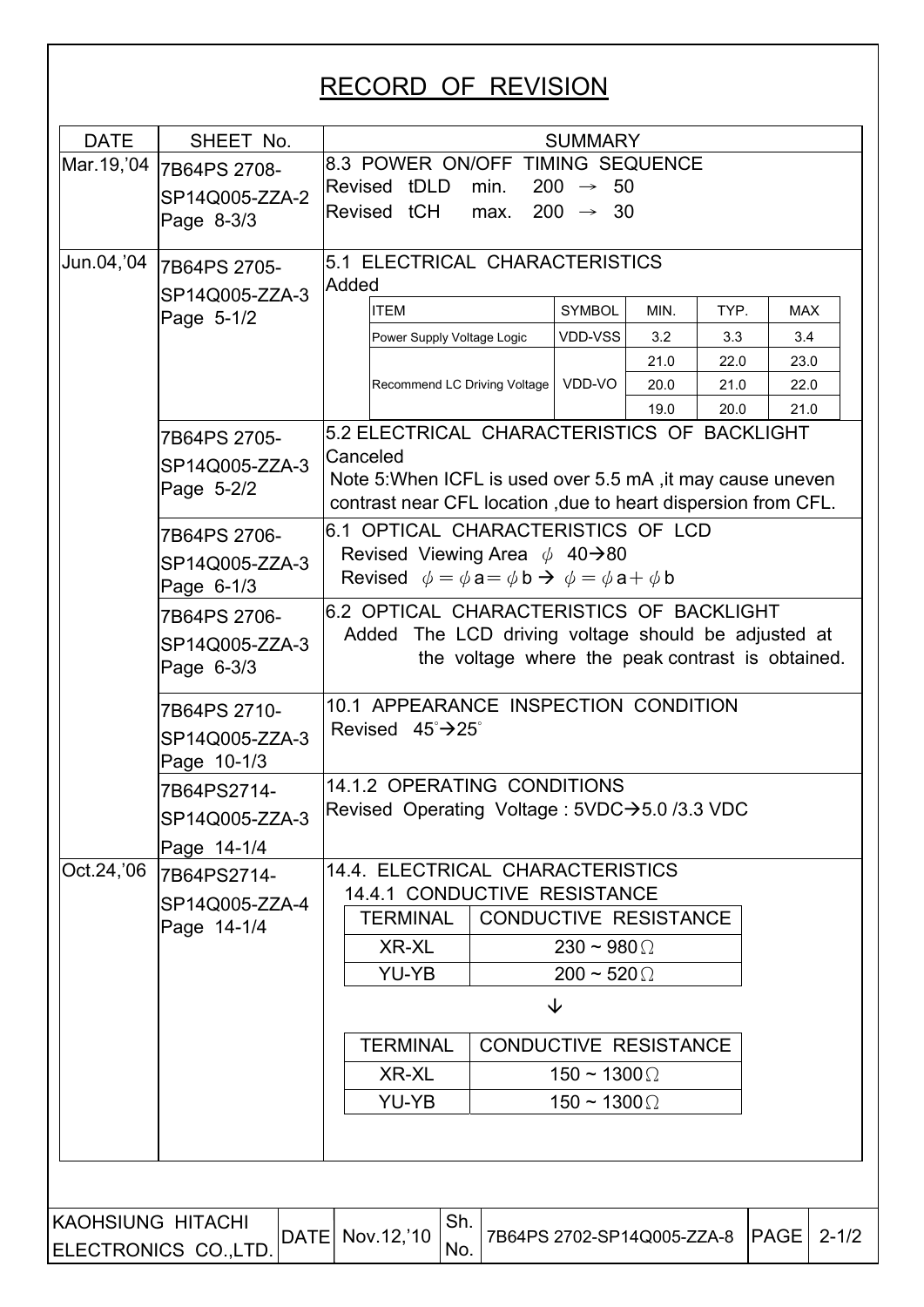# RECORD OF REVISION

| <b>DATE</b>              | SHEET No.                                     | <b>SUMMARY</b>                                 |             |                                                                   |             |           |  |  |
|--------------------------|-----------------------------------------------|------------------------------------------------|-------------|-------------------------------------------------------------------|-------------|-----------|--|--|
| Feb.13,'07               | 7B64PS 2712-<br>SP14Q005-ZZA-5                | 12. DESIGNATION OF LOT MARK<br>Added: REVISION |             |                                                                   |             |           |  |  |
|                          | Page 12 - 1/1                                 | REV No.                                        | <b>ITEM</b> |                                                                   |             |           |  |  |
|                          |                                               | A                                              |             | <b>Brightness Cone Extend</b>                                     |             |           |  |  |
|                          | May.13,'08 7B64PS 2714-                       | 14.1.2 OPERATING CONDITIONS                    |             |                                                                   |             |           |  |  |
|                          | SP14Q005-ZZA-6                                | Changed:                                       |             |                                                                   |             |           |  |  |
|                          | Page 14 - 1/4                                 | <b>ITEM</b>                                    |             | <b>SPECIFICATION</b>                                              |             |           |  |  |
|                          |                                               | <b>Actuation Force</b>                         |             | 80g max. (R8, Silicone rubber)                                    |             |           |  |  |
|                          |                                               |                                                |             |                                                                   |             |           |  |  |
|                          |                                               | <b>ITEM</b><br><b>Actuation Force</b>          |             | <b>SPECIFICATION</b>                                              |             |           |  |  |
|                          |                                               |                                                |             | 1.2N max. (R8, Silicone rubber)                                   |             |           |  |  |
| Mar.06,'09               | 7B64PS 2712-                                  | 12. DESIGNATION OF LOT MARK                    |             |                                                                   |             |           |  |  |
|                          | SP14Q005-ZZA-7<br>Page 12 - 1/1               |                                                |             | Revised reversion from REV. A to REV. B                           |             |           |  |  |
| Nov.12,'10               | 7B64PS 2714-<br>SP14Q005-ZZA-8<br>PAGE 14-4/4 | 14.6 APPEARANCE SPECIFICATION                  |             | Changed: Blistering Puffiness 0.4mm max. $\rightarrow$ 0.6mm max. |             |           |  |  |
|                          |                                               |                                                |             |                                                                   |             |           |  |  |
| <b>KAOHSIUNG HITACHI</b> | DATE<br>ELECTRONICS CO.,LTD.                  | Nov. 12, '10                                   | Sh.<br>No.  | 7B64PS 2702-SP14Q005-ZZA-8                                        | <b>PAGE</b> | $2 - 2/2$ |  |  |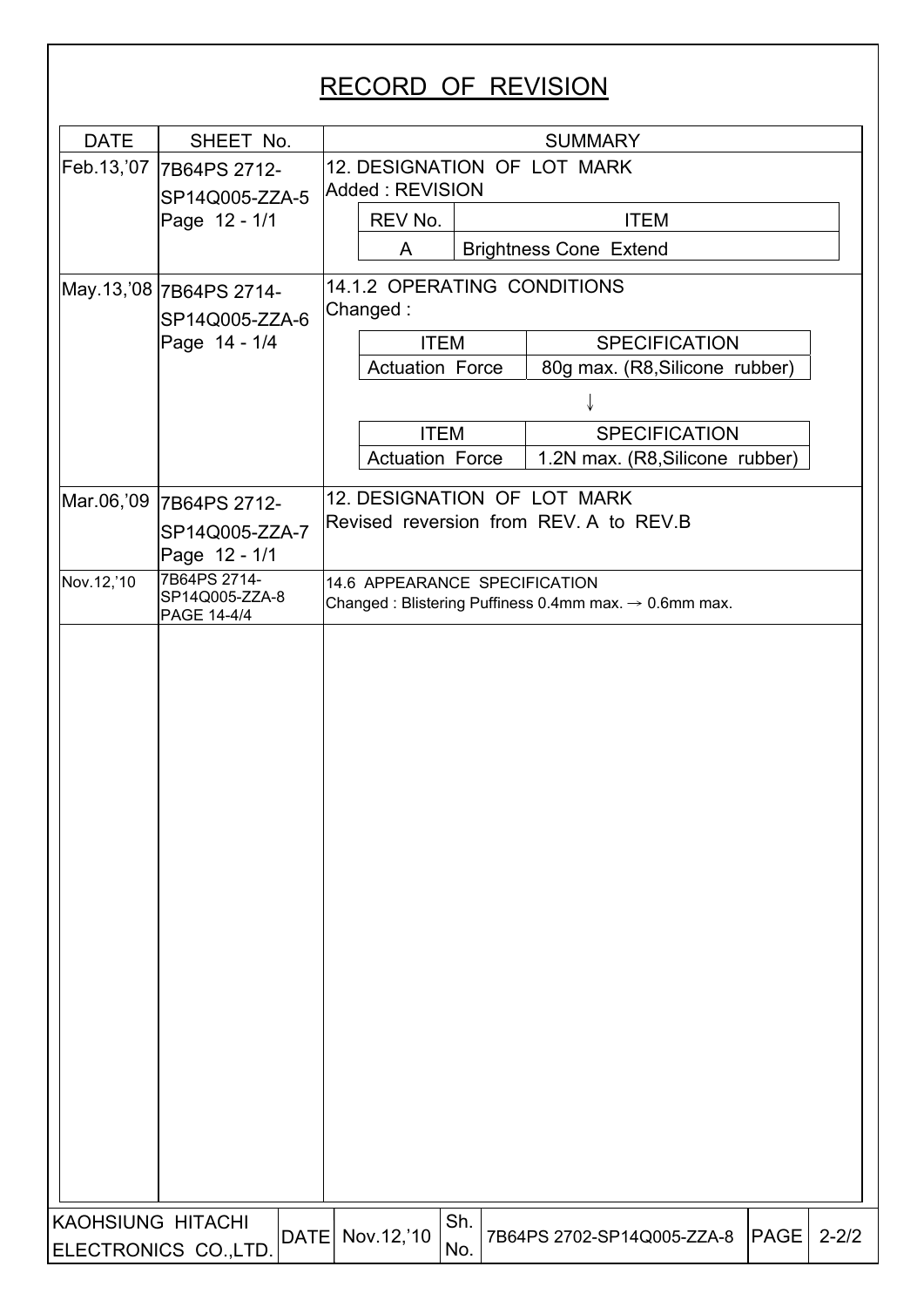# 3. GENERAL SPECIFICATIONS

I

|      | (1) Part Name           | SP14Q005-ZZA                                    |
|------|-------------------------|-------------------------------------------------|
| (2)  | <b>Outer Dimensions</b> | 167.0(W)mm×109.0(H)mm×11.4(D) mm (max.)         |
|      | (3) Effective Area      | 120(W)mm min. $\times$ 89(H)mm min.             |
| (4)  | Dot Size                | $0.345(W)$ min. $\times$ 0.345(H)min.           |
| (5)  | Dot Pitch               | $0.360(W)$ mm × 0.360(H)mm                      |
| (6)  | Dot Number (Resolution) | 320 (W) × 240 (H) dots                          |
| (7)  | Duty Ratio              | 1/240                                           |
|      | (8) LCD Type            | Transmissive type F-STN                         |
|      |                         | With anti-glare type upper polarizer            |
|      | (9) Viewing Direction   | 6 O'clock                                       |
|      | (10) Viewing Angle      | Viewing angle in Rear - Front                   |
|      |                         | $(12.00)$ $(6.00)$                              |
|      |                         | $R-F=90^{\circ}$ (typ.)                         |
|      | (11) Backlight Type     | Cold cathode fluorescent lamp.                  |
|      |                         | CFL life time : 50,000h (average)               |
|      |                         | Note: CFL life time = life time for half of CFL |
|      |                         | brightness.                                     |
| (12) | Touch Panel             | Analog resistive                                |
|      |                         | Transparency: 76% min.                          |
|      |                         | Surface type: Anti glare                        |
|      |                         |                                                 |

| IKAOHSIUNG HITACHI   |                               |      |                                       |  |
|----------------------|-------------------------------|------|---------------------------------------|--|
| ELECTRONICS CO.,LTD. | $ $ DATE $ $ Nov.12,'10 $ $ , | 'NO. | 7B64PS 2703-SP14Q005-ZZA-8 PAGE 3-1/1 |  |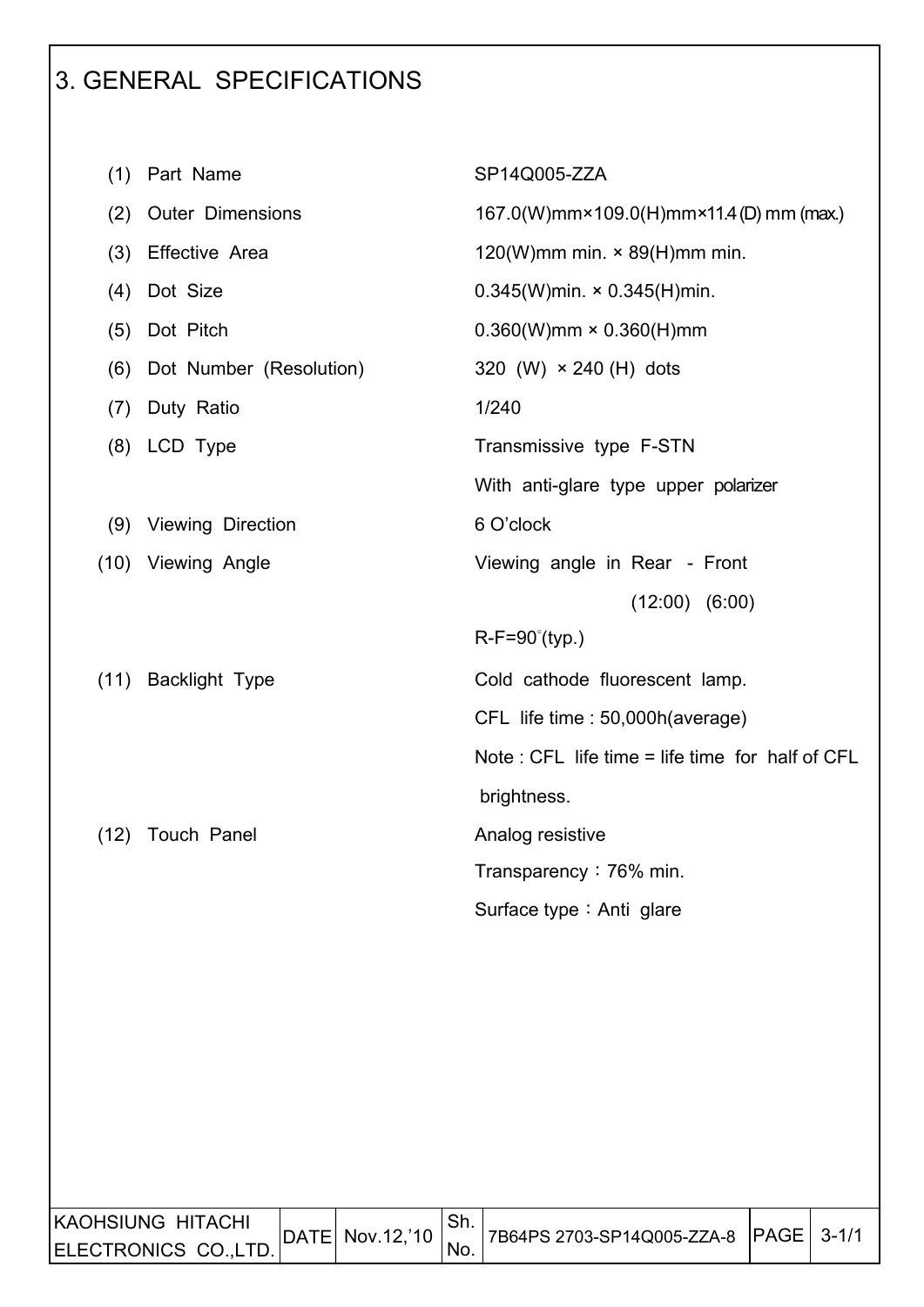# 4. ABSOLUTE MAXIMUM RATINGS

| 4.1 ELECTRICAL ABSOLUTE MAXIMUM RATINGS |                   |        |           | VSS=0V : STANDARD |                 |
|-----------------------------------------|-------------------|--------|-----------|-------------------|-----------------|
| <b>ITEM</b>                             | <b>SYMBOL</b>     | MIN.   | MAX.      |                   | UNIT COMMENT    |
| Power Supply for Logic                  | <b>VDD-VSS</b>    | 0      | 6.0       |                   |                 |
| Power Supply for LC Driving             | <b>VDD-VEE</b>    | 0      | 27.5      | V                 |                 |
| Input Signal Voltage                    | Vi                | $-0.3$ | $VDD+0.3$ | V                 | (Note 1)        |
| Input Signal Current                    |                   | 0      |           | A                 |                 |
| Static Electricity                      | VESD <sub>0</sub> |        | ±100      | V                 | (Note $2,3,4$ ) |
|                                         | VESD1             |        | ±10       | kV                | (Note $2,3,5$ ) |

Note 1 : DOFF , FLM, LOAD , CP , D0~D3.

I

Note 2 : Make certain you are grounded when handling LCM.

Note 3 : Energy storage capacitance 200pF, discharge resistance 250 $\Omega$  Ta=25°C, 60%RH. Note 4 : Contact discharge to I/F connector pins.

Note 5 : Contact discharge to front metal bezel.

#### 4.2 ENVIRONMENTAL ABSOLUTE MAXIMUM RATINGS

| <b>ITEM</b>         | <b>OPERATING</b> |                      |                 | <b>STORAGE</b>        | <b>OMMNT</b>                   |
|---------------------|------------------|----------------------|-----------------|-----------------------|--------------------------------|
|                     | MIN.             | MAX.                 | MIN.            | MAX.                  |                                |
| Ambient Temperature | $-20^{\circ}$ C  | $70^{\circ}$ C       | $-30^{\circ}$ C | $80^{\circ}$ C        | (Note $2,3,7$ )                |
| <b>Humidity</b>     |                  | (Note 1)             |                 | (Note 1)              | Without Condensation           |
|                     |                  | $12.45m/s^2$         |                 | 11.76m/s <sup>2</sup> |                                |
| Vibration           |                  | (0.25G)              |                 | (1.2G)                | (Note 4)                       |
|                     |                  |                      |                 | (Note 5)              | $1h$ max.                      |
|                     |                  | $129.4 \text{m/s}^2$ |                 | 490.0 <sup>2</sup>    |                                |
| Shock               |                  | (3 G)                |                 | (50 G)                | $X \cdot Y \cdot Z$ Directions |
|                     |                  |                      |                 | (Note 5)              |                                |
| Corrosive Gas       | Not Acceptable   |                      | Not Acceptable  |                       |                                |

Note 1 :  $Ta \leq 40^{\circ}$  : 85%RH max.

Ta $>$ 40°C : Absolute humidity must be lower than the humidity of 85%RH at 40°C Note 2 : Ta at -30°C ------ 48h, at 80°C < 168h.

 Note 3 : Background color changes slightly depending on ambient temperature. This phenomenon is reversible.

Note 4 : 5Hz~100Hz (Except resonance frequency)

Note 5 : This module should be operated normally after finish the test.

Note 6 : When LCM will be operated at  $0^{\circ}$  the life time of CFL will be reduced.

 Please make sure that the characteristics of the inverter meet the CFL specification. Note 7 : Operation temp not include CFL & Touch Panel.

| IKAOHSIUNG HITACHI   |                               |                                       |  |
|----------------------|-------------------------------|---------------------------------------|--|
| ELECTRONICS CO.,LTD. | $ $ DATE $ $ Nov.12,'10 $ $ . | 7B64PS 2704-SP14Q005-ZZA-8 PAGE 4-1/1 |  |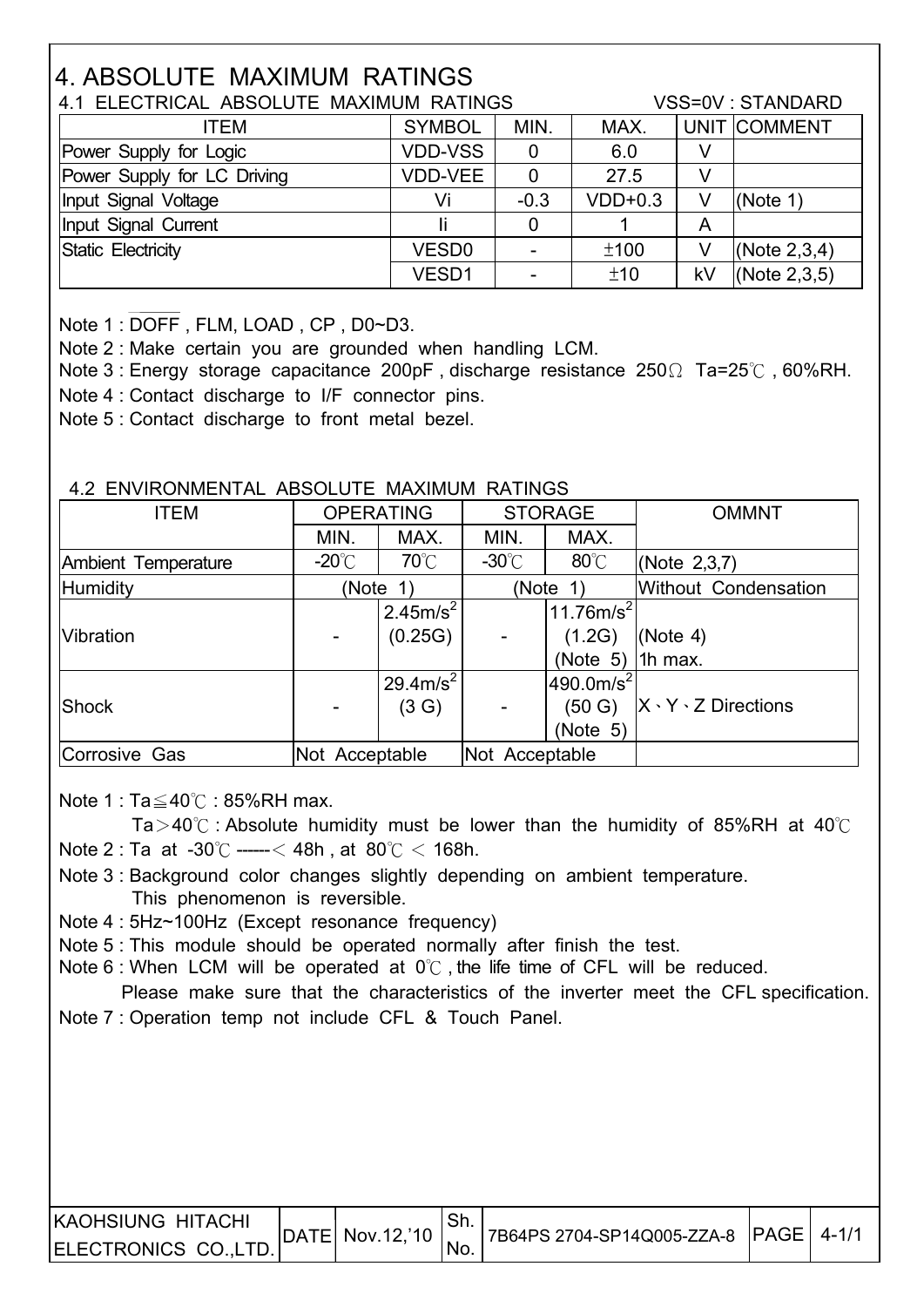#### 5. ELECTRICAL CHARACTERISTICS 5.1 ELECTRICAL CHARACTERISTICS

| T LLLUTNUAL UTANAUTLINOTIUO     |                |                                           |         |                          |            |             |  |  |
|---------------------------------|----------------|-------------------------------------------|---------|--------------------------|------------|-------------|--|--|
| ITEM                            | <b>SYMBOL</b>  | <b>CONDITION</b>                          | MIN.    | TYP.                     | MAX.       | <b>UNIT</b> |  |  |
| Power Supply Voltage            | <b>VDD-VSS</b> |                                           | 4.75    | 5.0                      | 5.25       | $\vee$      |  |  |
| for Logic                       |                |                                           | 3.2     | 3.3                      | 3.4        |             |  |  |
| Power Supply Voltage            | <b>VEE-VSS</b> |                                           | $-23.1$ | $-22.0$                  | $-20.9$    | $\vee$      |  |  |
| for LC Driving                  |                |                                           |         |                          |            |             |  |  |
| Input Signal Voltage            | Vi             | H LEVEL                                   | 0.8VDD  | $\overline{\phantom{0}}$ | <b>VDD</b> | $\vee$      |  |  |
| (Note 1)                        |                | L LEVEL                                   | 0       |                          | 0.2VDD     | V           |  |  |
| Power Supply Current            | <b>IDD</b>     | VDD-VSS=5.0V                              |         | 6.0                      |            | mA          |  |  |
| for Logic (Note 2)              |                | <b>VEE-VSS=-22.0V</b>                     |         |                          |            |             |  |  |
| Power Supply Current            | <b>IEE</b>     | VDD-VSS=5.0V                              |         | 5.0                      |            | mA          |  |  |
| for LC Driving (Note 2)         |                | <b>VEE-VSS=-22.0V</b>                     |         |                          |            |             |  |  |
| Recommended LC                  |                | Ta= $0^{\circ}$ C, $\phi$ = $0^{\circ}$   | 21.0    | 22.0                     | 23.0       | V           |  |  |
| Driving Voltage                 | VDD-V0         | Ta=25°C, $\phi$ = 0°                      | 20.0    | 21.0                     | 22.0       | $\vee$      |  |  |
| (Note 3)                        |                | Ta=50 $^{\circ}$ C, $\phi$ = 0 $^{\circ}$ | 19.0    | 20.0                     | 21.0       | V           |  |  |
| <b>FRAME Frequency (Note 4)</b> | fFLM           |                                           | 70      | 75                       | 80         | Hz          |  |  |

Note 1 : DOFF , FLM , LOAD , CP , D0~D3.

 $\overline{\phantom{a}}$ 

 $\overline{\phantom{a}}$  $\overline{\phantom{a}}$  $\overline{\phantom{a}}$  $\overline{\phantom{a}}$  Note 3 : Recommended LC driving voltage may fluctuate about  $\pm$ 1.0V by each module. Test pattern is all "Q"

Note 4 : Please set the frame frequency so as to avoid flicker and rippling on the display.

### 5.2 ELECTRICAL CHARACTERISTICS OF BACKLIGHT

| <b>ITEM</b>                | <b>SYMBOL</b> | MIN. | TYP.           | MAX.                     | <b>UNIT</b> | <b>NOTE</b> |
|----------------------------|---------------|------|----------------|--------------------------|-------------|-------------|
| Lamp Voltage               | VL            |      | (300)          | $\overline{\phantom{a}}$ | <b>Vrms</b> | Ta=25 $°C$  |
| Frequency                  | fL            |      | 70             | 85                       | <b>kHz</b>  | Ta=25 $°C$  |
| Lamp Current               | IL            | 4    | 5              | 6                        | mArms       | Ta=25 $°C$  |
| Starting Discharge Voltage | VS            | 1000 | $\blacksquare$ | $\overline{\phantom{a}}$ | <b>Vrms</b> | Ta=25 $°C$  |

| IKAOHSIUNG HITACHI   |                  |  |  |
|----------------------|------------------|--|--|
| ELECTRONICS CO.,LTD. | DATE  Nov.12,'10 |  |  |

Note 2 : FLM=75Hz , test pattern is all "Q". VDD-V0=21.0V, Ta=25 $\degree$ C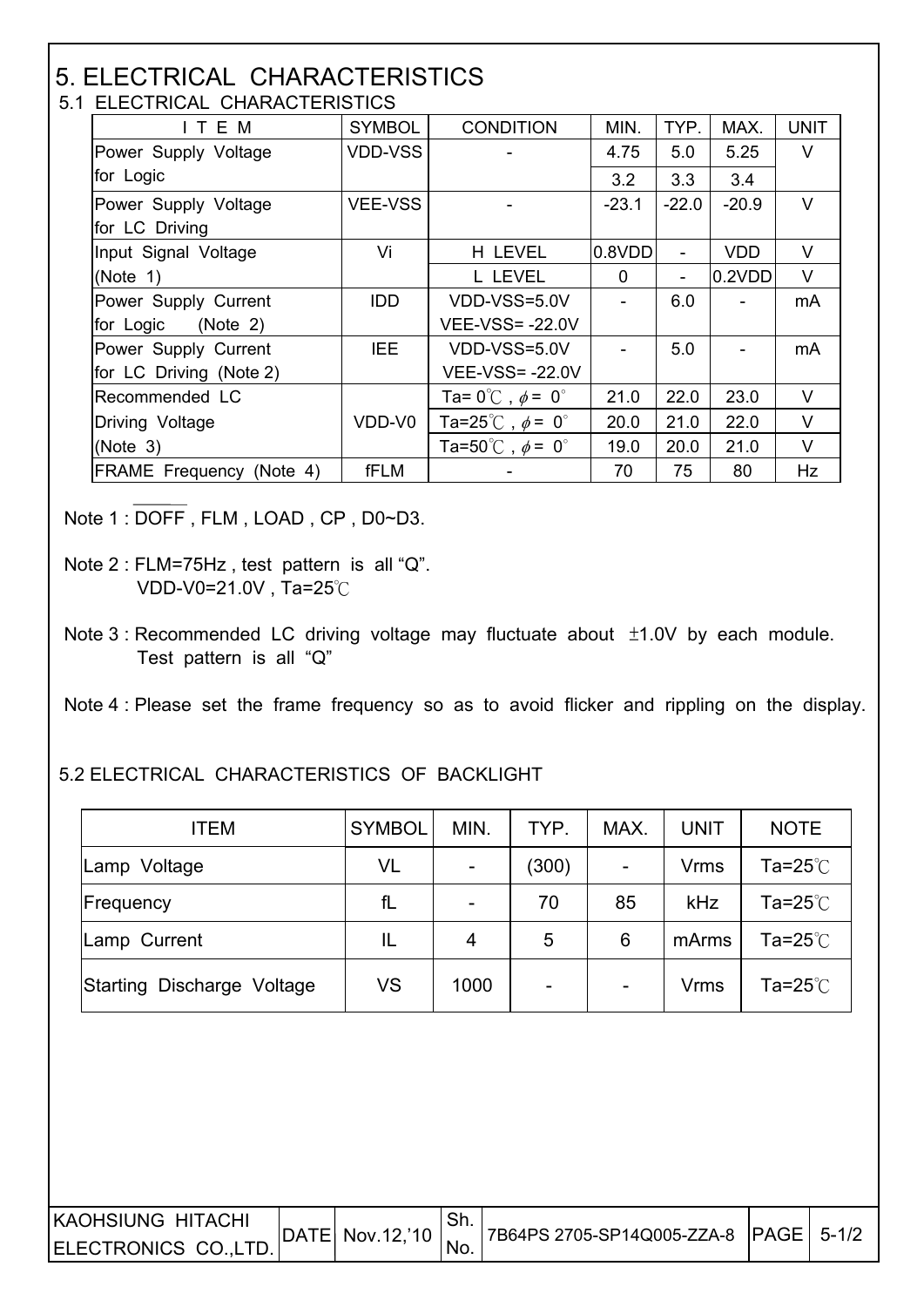- Note 1 : Please make sure that your inverter is designed to meet the above specifications.
- Note 2 : Starting discharge voltage is increased when LCM is operating at lower temperature, please check the characteristics of your inverter, so as to ensure discharge at low temperature.
- Note 3 : Average life time of CFL will be decreased when LCM is operating at lower temperature.

 $\overline{\phantom{a}}$ 

 $\overline{\phantom{a}}$ 

 Note 4 : Lower driving frequency of CFL inverter may cause mechanical noise of the backlight system . Before designing the inverter , please consider the driving frequency of noise .

| KAOHSIUNG HITACHI     | DATE  Nov.12,'10 |     | 17B64PS 2705-SP14Q005-ZZA-8   PAGE   5-2/2 |  |
|-----------------------|------------------|-----|--------------------------------------------|--|
| ELECTRONICS CO., LTD. |                  | NO. |                                            |  |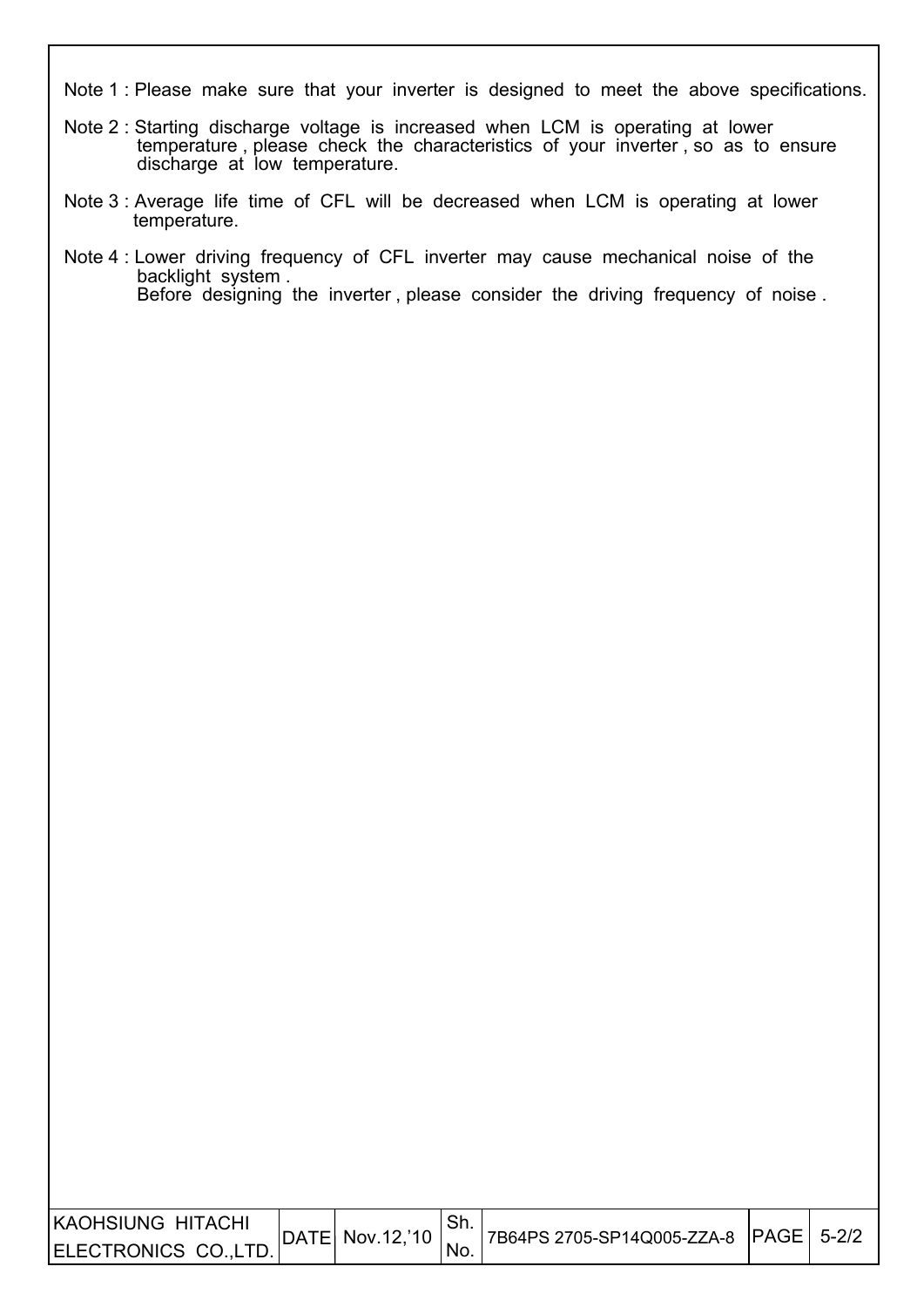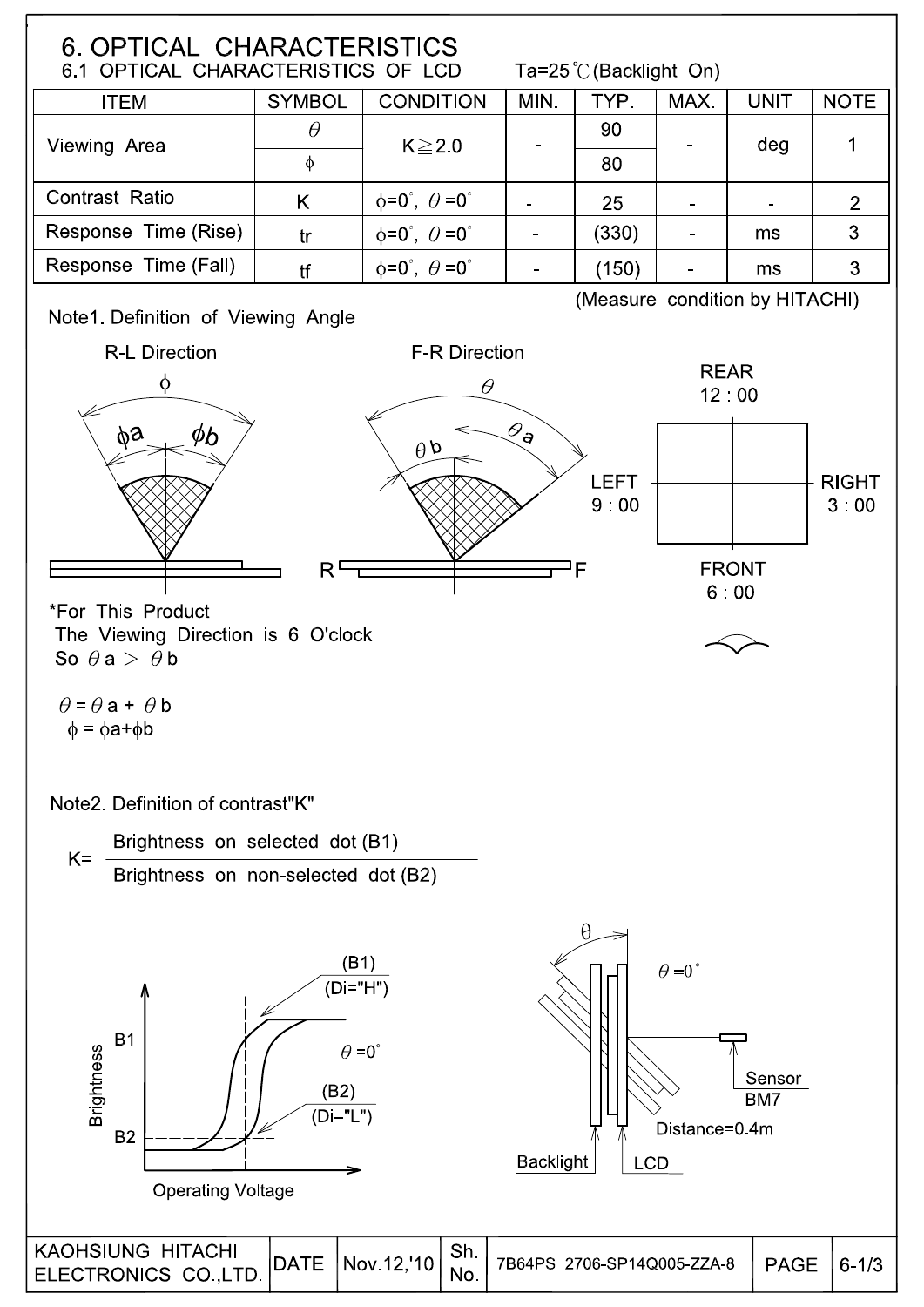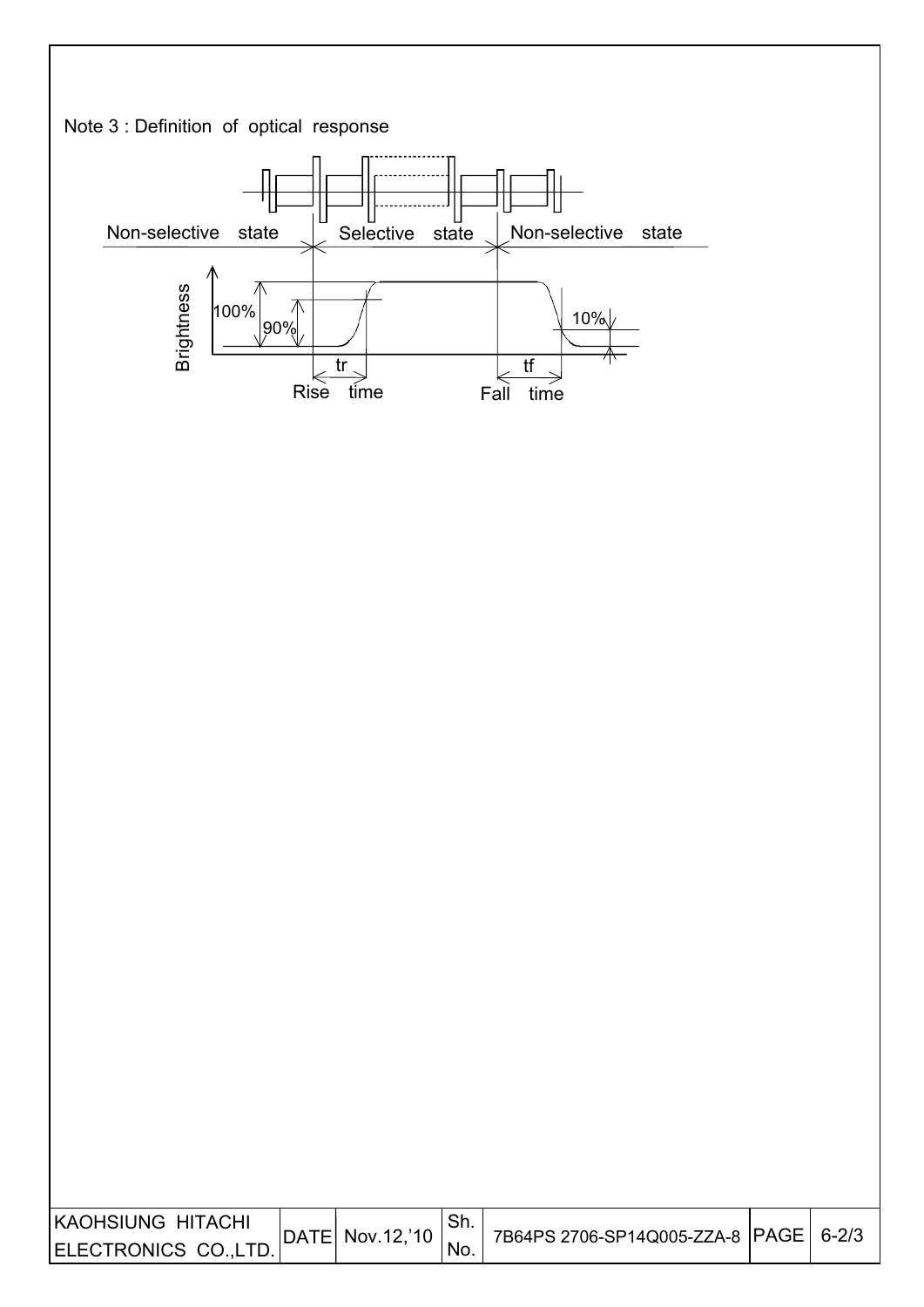#### 6.2 OPTICAL CHARACTERISTICS OF BACKLIGHT

| ITEM                         | MIN.                            | TYP. | MAX. | <b>UNIT</b>       | <b>NOTE</b>    |
|------------------------------|---------------------------------|------|------|-------------------|----------------|
|                              |                                 |      |      | cd/m <sup>2</sup> | $IL = 5mA$     |
| <b>Brightness</b>            | 140<br>$\overline{\phantom{a}}$ |      |      |                   | Note 1,2       |
| Rise Time                    |                                 | 5    |      |                   | $IL = 5mA$     |
|                              |                                 |      |      | minute            | Brightness 80% |
| <b>Brightness Uniformity</b> |                                 |      | ±30  | $\%$              | Note $1,3$     |

CFL : Initial,  $Ta=25^\circ\text{C}$ , Display data should be all "ON". The LCD driving voltage should be adjusted at the voltage where the peak contrast is obtained.

Note 1 : Measurement after 10 minutes of CFL operating.

Note 2 : Brightness control : 100%

Note 3 : Measure of the following 9 places on the display.

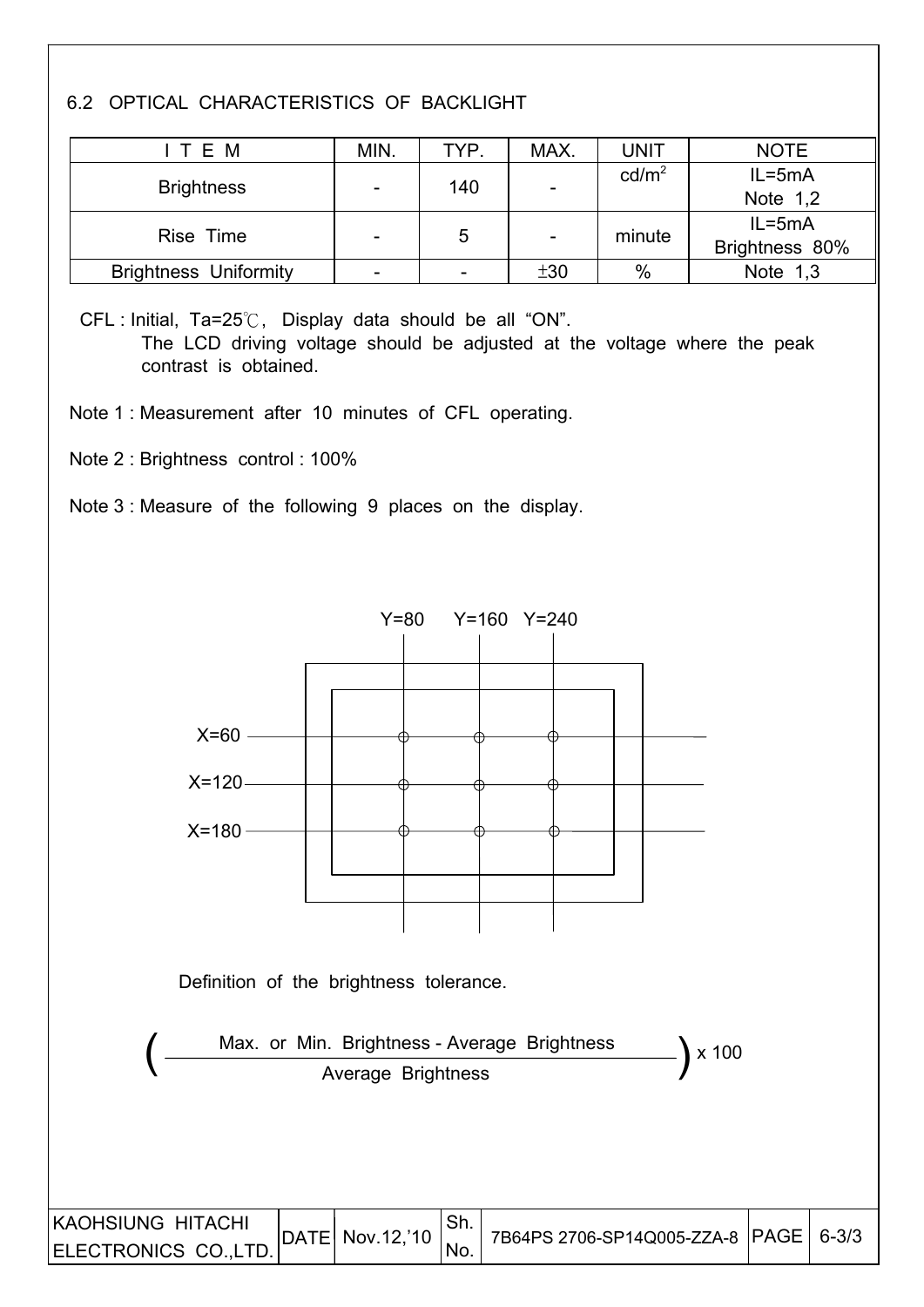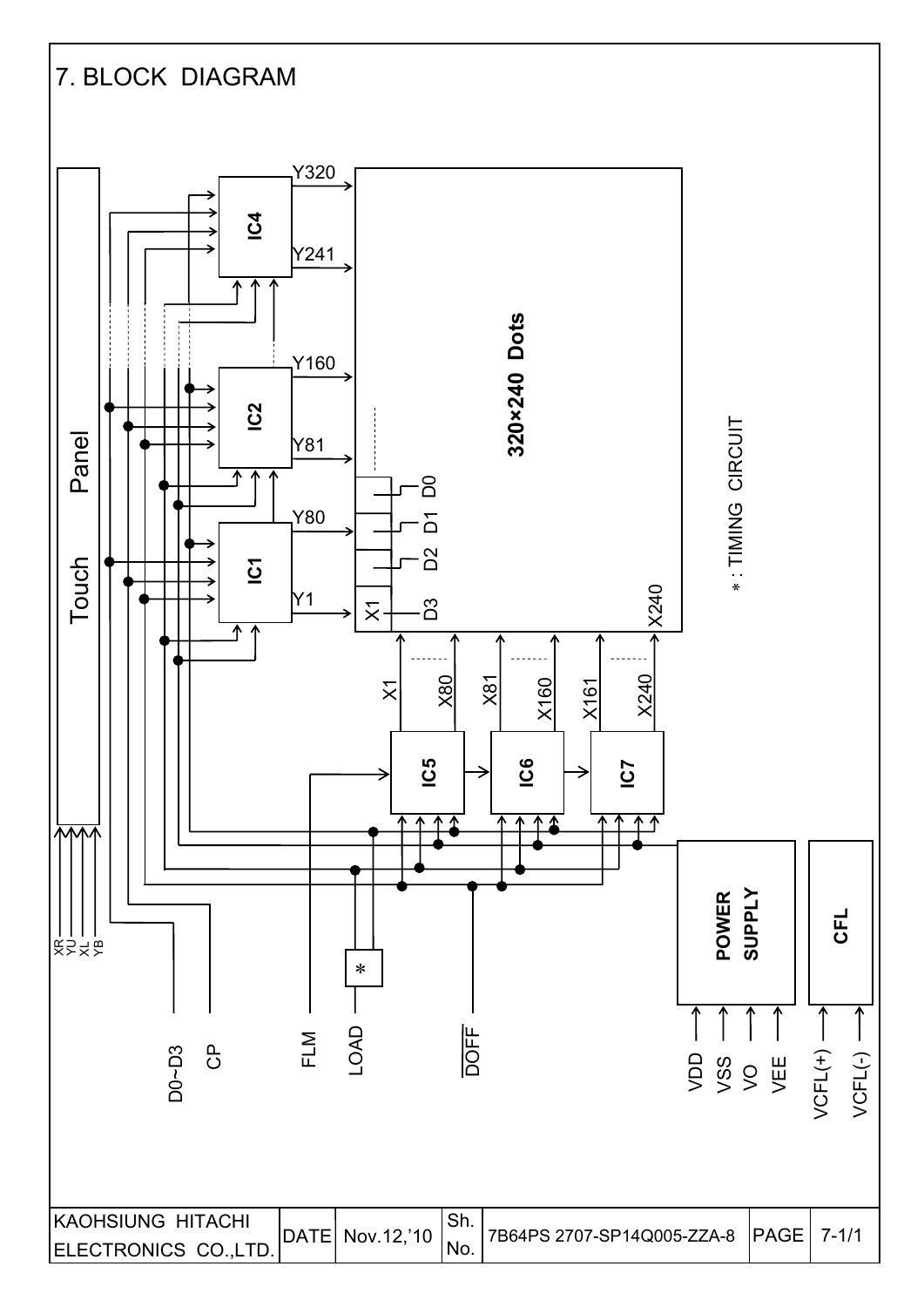# 8. INTERFACE TIMING CHART

8.1 INTERFACE TIMING CHART

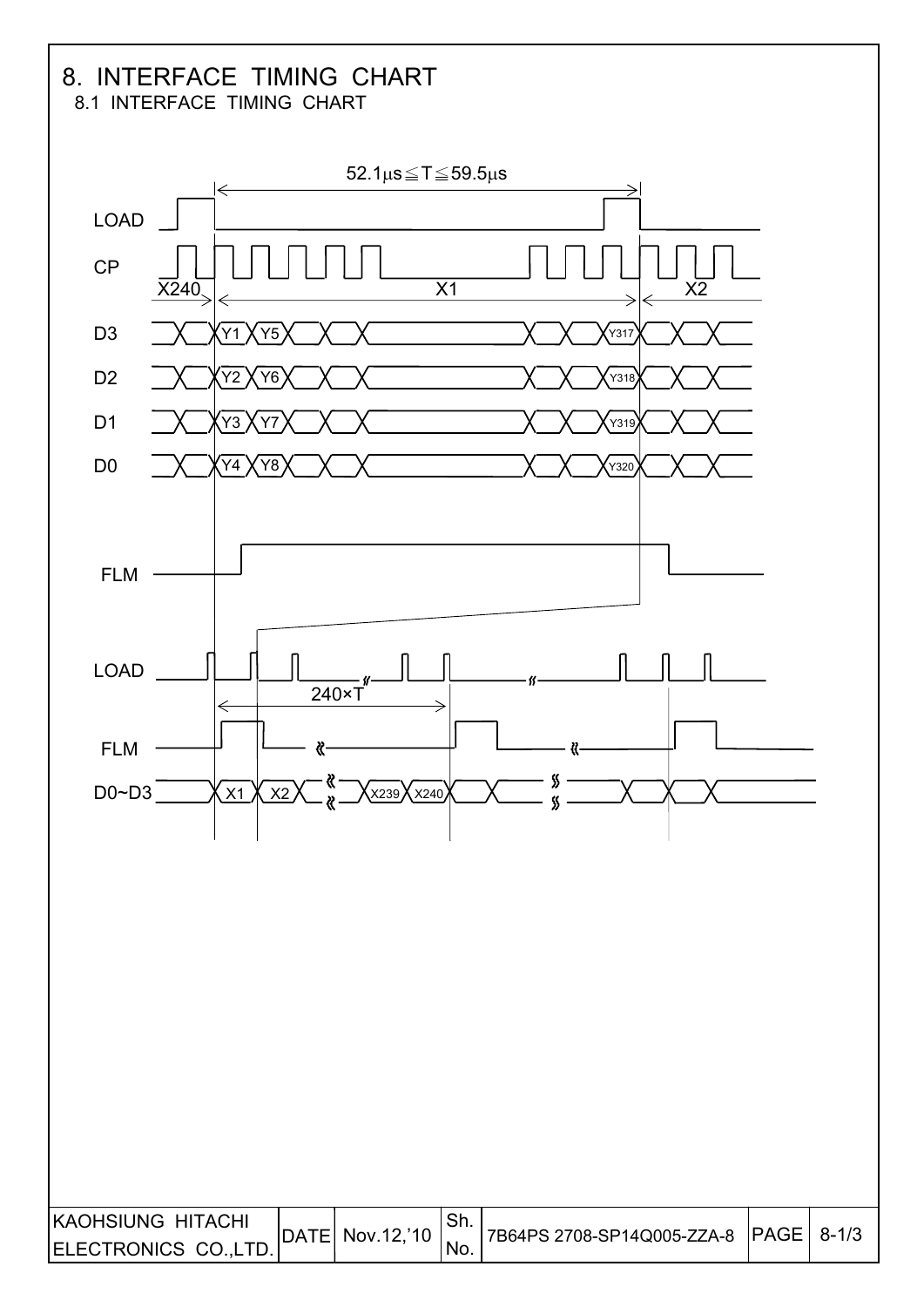### 8.2 TIMING CHARACTERISTICS

 $\overline{\phantom{a}}$ 

| <b>ITEM</b>           | <b>SYMBOL</b> | MIN. | TYP.                     | MAX. | <b>UMIT</b> |
|-----------------------|---------------|------|--------------------------|------|-------------|
| Clock frequency       | fCP           |      | Ξ.                       | 6.5  | <b>MHz</b>  |
| Clock pulse width     | tW            | 45   |                          |      | ns          |
| Clock rise, fall time | $tr$ , $tf$   |      |                          | 15   | ns          |
| Data set up time      | tDSU          | 30   | $\overline{\phantom{a}}$ |      | ns          |
| Data hold time        | tDHD          | 30   | -                        |      | ns          |
| Load set up time      | tLSU          | 80   |                          |      | ns          |
| Load clock time       | tLC           | 120  |                          |      | ns          |
| "FLM" set up time     | tSETUP        | 100  | -                        |      | ns          |
| "FLM" hold time       | <b>tHOLD</b>  | 100  | ۰.                       |      | ns          |
| "LOAD" pulse width    | tWC           | 125  |                          |      | ns          |



| IKAOHSIUNG HITACHI<br> ELECTRONICS CO.,LTD. | $ $ DATE $ $ Nov.12, 10 $ $ | `Sh.<br>'No. | 7B64PS 2708-SP14Q005-ZZA-8 PAGE   8-2/3 |  |
|---------------------------------------------|-----------------------------|--------------|-----------------------------------------|--|
|                                             |                             |              |                                         |  |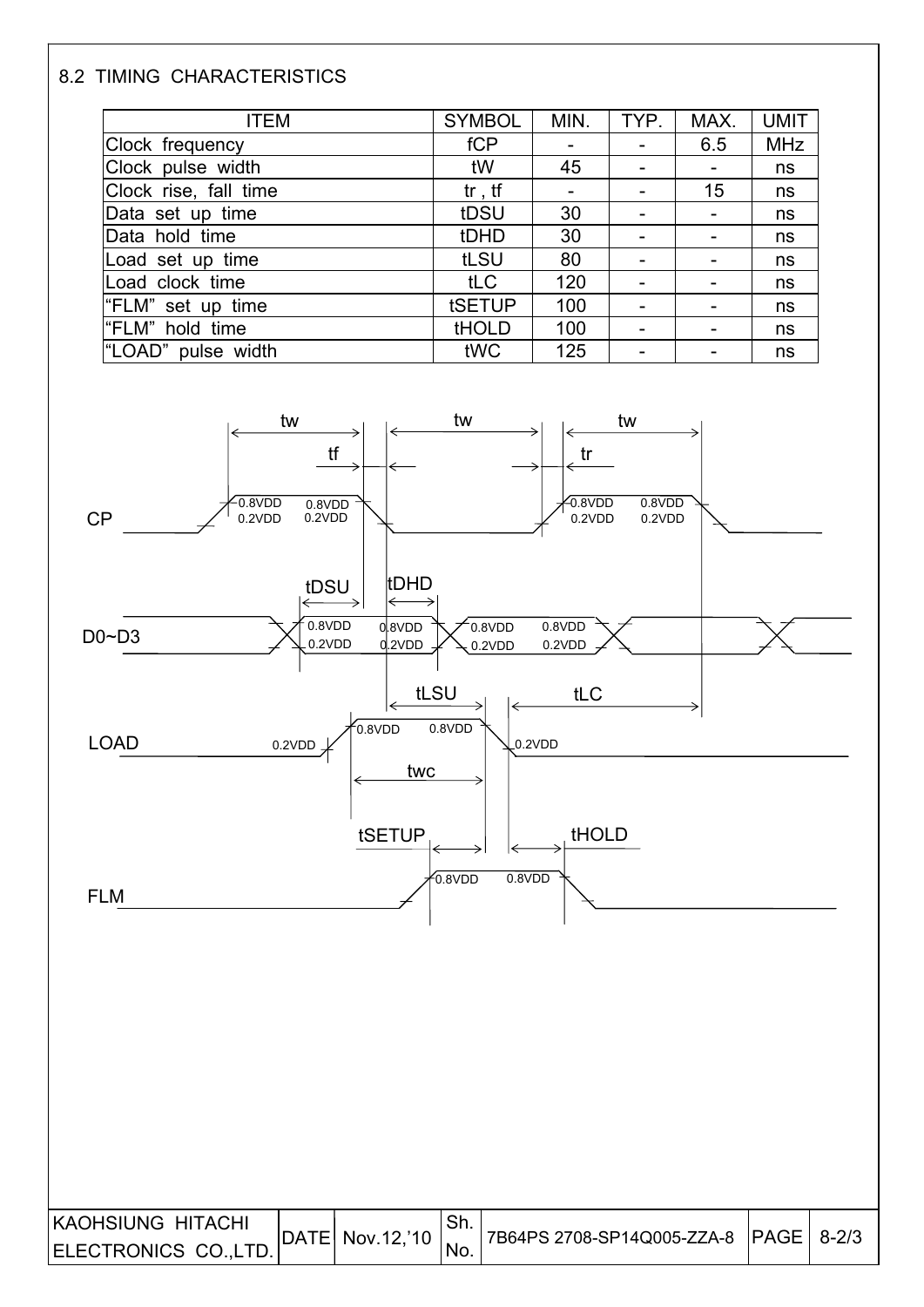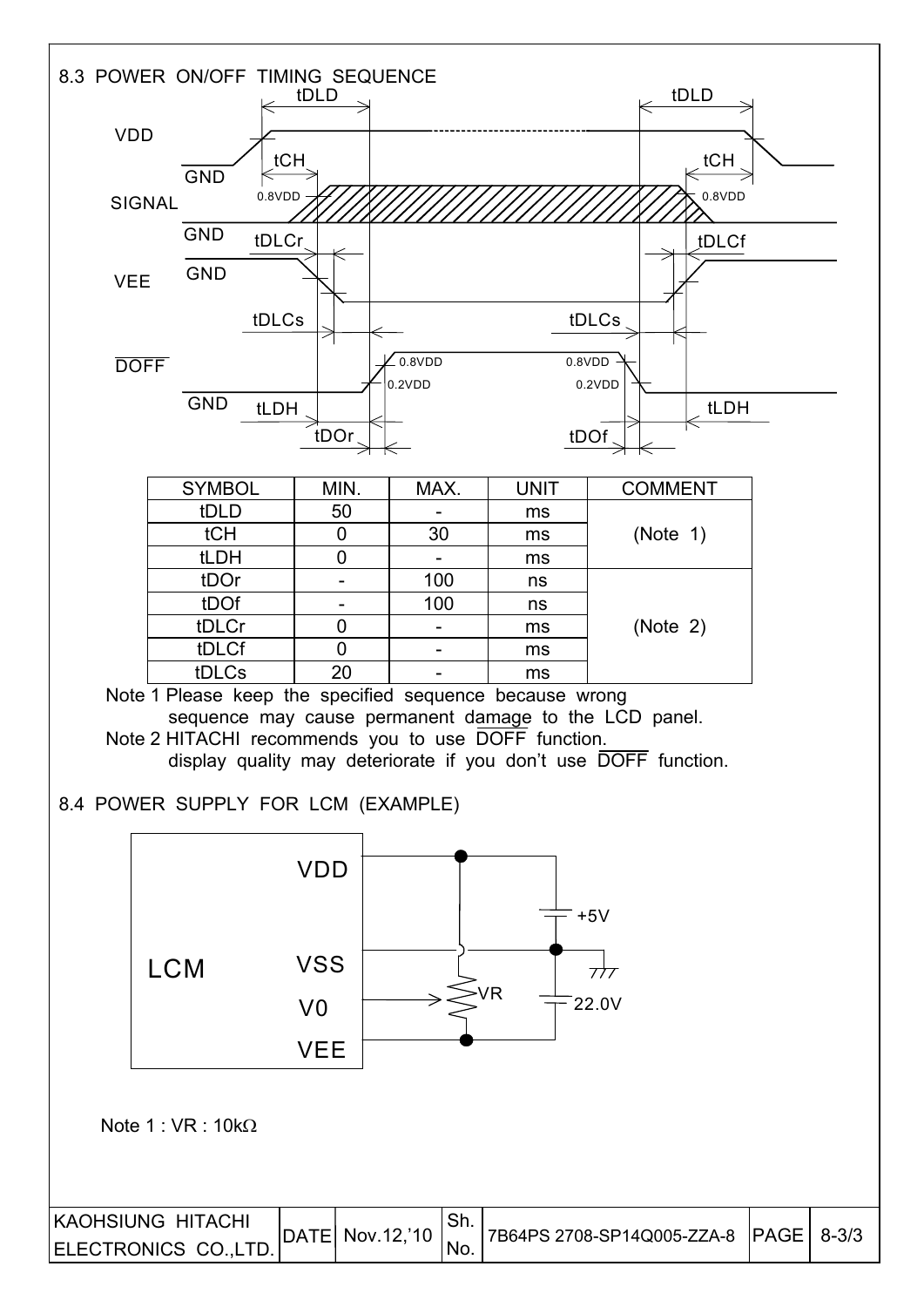### 9. OUTLINE DIMENSIONS 9.1 OUTLINE DIMENSIONS

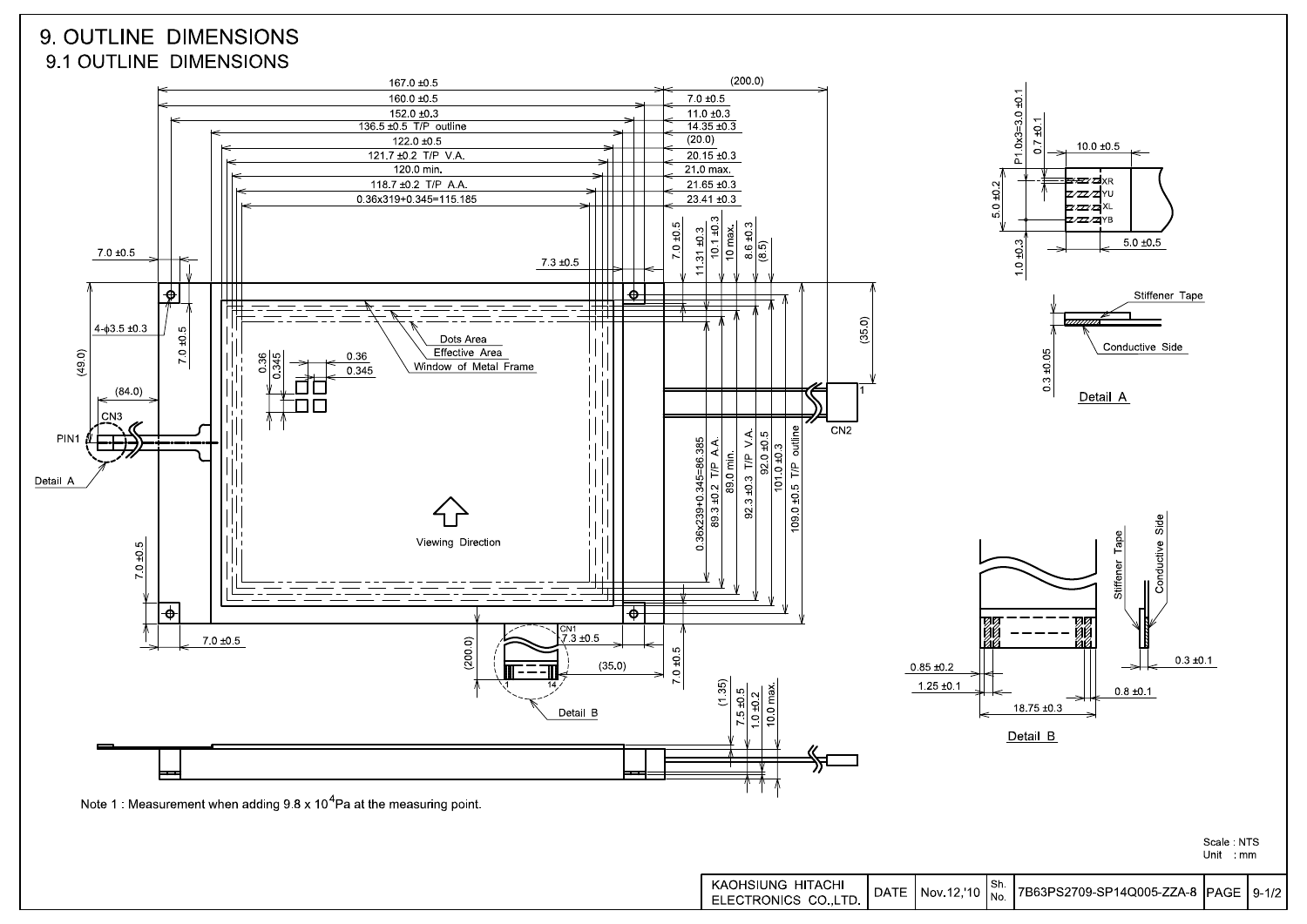

#### 9.3 INTERFACE PIN CONNECTION  $FPC:$  pitch 1.25mm 14 pins

|            | <b>INTERFACE</b> | PIN No.        | <b>SIGNAL</b>  | <b>LEVEL</b>             | <b>FUNCTION</b>              |
|------------|------------------|----------------|----------------|--------------------------|------------------------------|
| <b>LCM</b> | CN <sub>1</sub>  |                | D0             | H/L                      | Display Data                 |
|            |                  | $\overline{2}$ | D1             |                          |                              |
|            |                  | 3              | D <sub>2</sub> |                          |                              |
|            |                  | 4              | D <sub>3</sub> |                          |                              |
|            |                  | 5              | <b>DOFF</b>    | H/L                      | H:ON / L:OFF                 |
|            |                  | 6              | <b>FLM</b>     | H.                       | First Line Marker            |
|            |                  | 7              | N.C            | $\overline{\phantom{a}}$ |                              |
|            |                  | 8              | <b>LOAD</b>    | $H\rightarrow L$         | Data Latch                   |
|            |                  | 9              | CP.            | $H\rightarrow L$         | Data Shift                   |
|            |                  | 10             | <b>VDD</b>     | $\overline{\phantom{a}}$ | Power Supply for Logic       |
|            |                  | 11             | <b>VSS</b>     |                          | <b>GND</b>                   |
|            |                  | 12             | <b>VEE</b>     | $\overline{\phantom{a}}$ | Power Supply for LC          |
|            |                  | 13             | V <sub>0</sub> | $\overline{\phantom{a}}$ | Operating Voltage LC Driving |
|            |                  | 14             | <b>VSS</b>     | -                        | <b>GND</b>                   |

| <b>INTERFACE</b> |                 | PIN No. | SIGNAL    | LEVEL                        | <b>FUNCTION</b>          |  |  |
|------------------|-----------------|---------|-----------|------------------------------|--------------------------|--|--|
| LCM              | CN <sub>2</sub> |         | $VCFL(+)$ | $\overline{\phantom{a}}$     | Power Supply for CFL     |  |  |
|                  |                 |         | N.C       | $\qquad \qquad$              | $\overline{\phantom{0}}$ |  |  |
|                  |                 |         | N.C       | $\qquad \qquad$              | $\overline{\phantom{0}}$ |  |  |
|                  |                 |         | $VCFL(-)$ | $\qquad \qquad \blacksquare$ | <b>CFL GND</b>           |  |  |

CFL I/F : J.A.E./ IL – G – 4S –S3C2

FPC : pitch 1.0mm 4pins

I

 $\overline{\phantom{a}}$ 

|     | <b>INTERFACE</b> | PIN No. | SIGNAL | <b>FUNCTION</b>                     |
|-----|------------------|---------|--------|-------------------------------------|
|     |                  |         | ХR     | Analog Signal from Digitizer Right  |
|     |                  |         | YU     | Analog Signal from Digitizer Up     |
| T/P | CN <sub>3</sub>  |         | XL     | Analog Signal from Digitizer Left   |
|     |                  |         | YΒ     | Analog Signal from Digitizer Bottom |
|     |                  |         |        |                                     |

Recommend suitable connector : (HIROSE) FH12-10(4)SA-ISH

| <b>IKAOHSIUNG HITACHI</b> | DATE  Nov.12,'10 |      | 17B64PS 2709-SP14Q005-ZZA-8 PAGE 9-2/2 |  |
|---------------------------|------------------|------|----------------------------------------|--|
| ELECTRONICS CO., LTD.     |                  | 'NO. |                                        |  |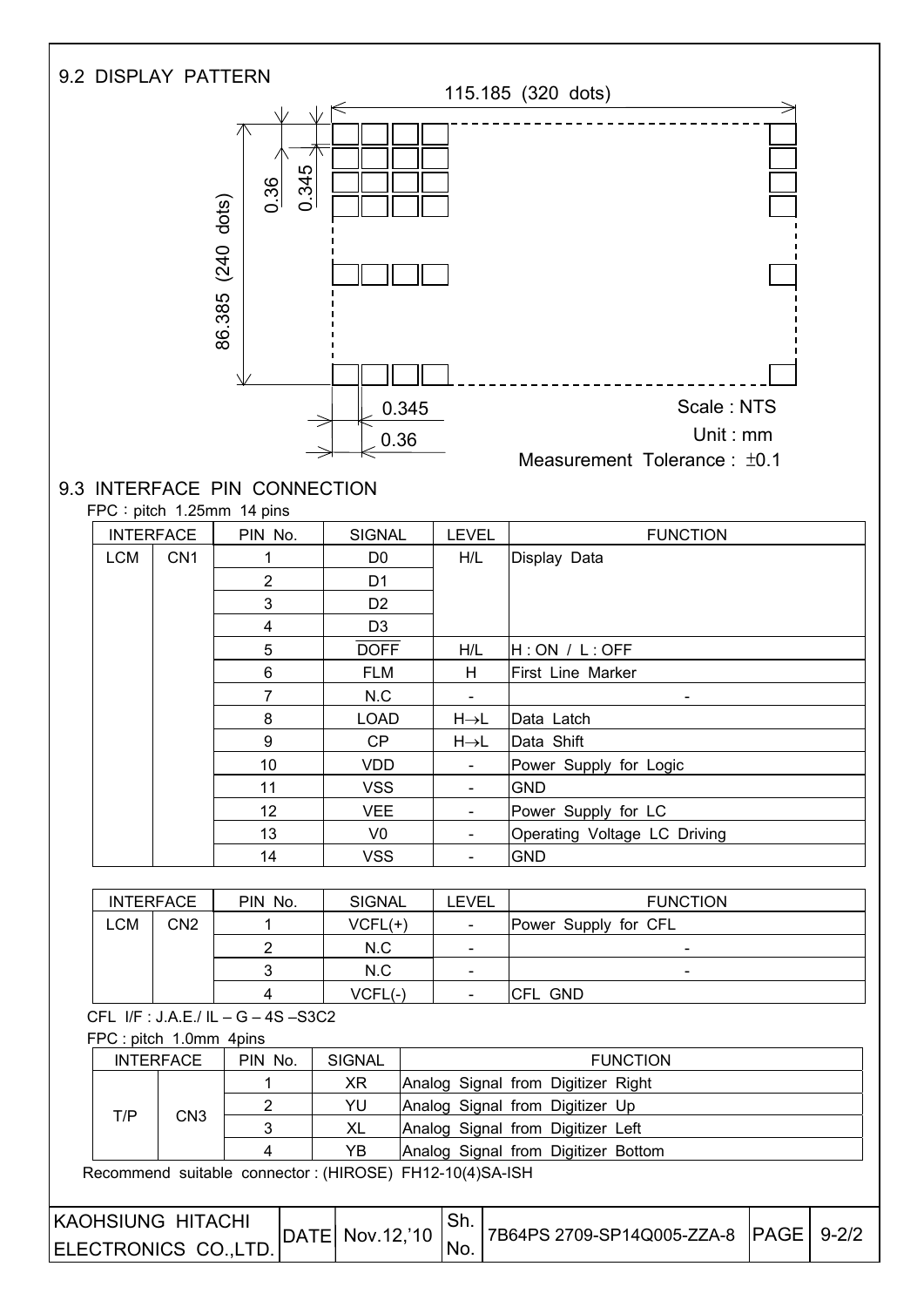# 10. APPEARANCE STANDARD

 10.1 APPEARANCE INSPECTION CONDITION Visual inspection should be done under the following condition.

- 
- (1) The inspection should be done under in the dark room.
- (2) The CFL should be lighted with the prescribed inverter.
- (3) The distance between eyes of an inspector and the LCD module is 25cm.
- (4) The viewing zone is shown the figure . Viewing angle  $\leq$  25 $\degree$

I



#### 10.2 DEFINITION OF EACH ZONE

- A zone : Within the effective area specified at page 9-1/2 of this document.
- B zone : Area between the window of metal frame and the effective area line specified at page 9-1/2 of this document.

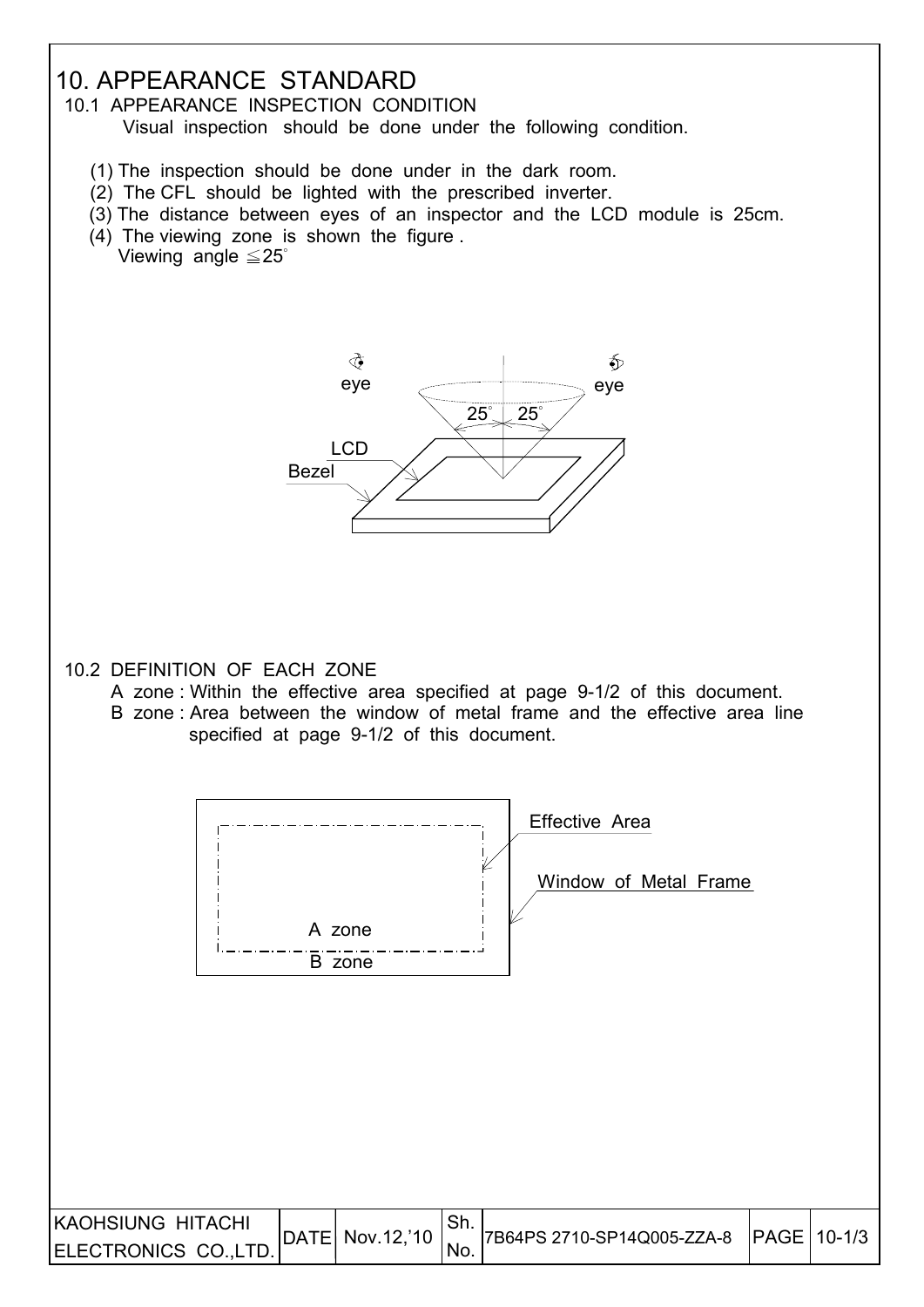#### 10.3 APPEARANCE SPECIFICATION

I

 \*) If a problem occurs in respect to any of these items , both parties(Customer and HITACHI) will discuss in more detail.

| No. | <b>ITEM</b>           | <b>CRITERIA</b>                        |                          |               |            |                          |                 | B                        |
|-----|-----------------------|----------------------------------------|--------------------------|---------------|------------|--------------------------|-----------------|--------------------------|
|     | <b>Scratches</b>      | Distinguished one is not acceptable    |                          |               |            |                          | $\ast$          |                          |
|     |                       | (To be judged by HITACHI limit sample) |                          |               |            |                          |                 |                          |
|     | Dent                  | Same as Above                          |                          |               |            |                          |                 |                          |
|     | Wrinkles in Polarizer | Same as Above                          |                          |               |            |                          | $\ast$          |                          |
|     | <b>Bubbles</b>        | Average Diameter                       |                          |               |            | Maximum Number           |                 |                          |
|     |                       | D(mm)                                  |                          |               | Acceptable |                          |                 |                          |
|     |                       |                                        | $D \leq 0.2$             |               | Ignore     |                          |                 |                          |
|     |                       | $0.2 < D \le 0.3$                      |                          |               | 12         |                          | $(\phantom{a})$ |                          |
|     |                       | $0.3 < D \le 0.5$                      |                          |               | 3          |                          |                 |                          |
|     |                       | 0.5 < D                                |                          |               | None       |                          |                 |                          |
|     | Stains,               |                                        | Filamentous              |               |            |                          |                 |                          |
|     | Foreign               | Length                                 | Width                    |               |            | Maximum Number           | ◯               |                          |
|     | Materials,            | L/mm)                                  | W/mm)                    |               |            | Acceptable               |                 |                          |
|     | Dark spot             | $L \leq 2.0$                           | $W \le 0.03$             |               |            | Ignore                   |                 |                          |
|     |                       | $L \leq 3.0$                           | $0.03\!<\!W\!\leq\!0.05$ |               |            | 6                        |                 |                          |
| L   |                       | $L \le 2.5$                            | $0.05\!<\!W\!\leq\!0.1$  |               |            | 1                        |                 |                          |
|     |                       |                                        | Round                    |               |            |                          |                 |                          |
|     |                       | Average                                | Maximum Number           |               |            | Minimum                  |                 |                          |
|     |                       | <b>Diameter</b>                        | Acceptable               |               |            | Space                    |                 |                          |
| C   |                       | D(mm)                                  |                          |               |            |                          |                 |                          |
|     |                       | D < 0.2                                | Ignore                   |               |            |                          | ◯               |                          |
|     |                       | $0.2 \leq D < 0.33$                    | 8                        |               |            | 10mm                     |                 |                          |
|     |                       | $0.33 \leq D$                          | None                     |               |            |                          |                 |                          |
| D   |                       | Total                                  | Filamentous + Round = 10 |               |            |                          |                 |                          |
|     |                       | Those wiped out easily are acceptable  |                          |               |            |                          |                 |                          |
|     | Color Tone            | To be judged by HITACHI limit sample   |                          |               |            |                          |                 | $\overline{\phantom{a}}$ |
|     | Color Uniformity      | Same as Above                          |                          |               |            |                          |                 |                          |
|     | Pinhole               | Average Diameter                       |                          |               |            | Maximum Number           |                 |                          |
|     |                       | D(Mm)                                  |                          |               | Acceptable |                          |                 |                          |
|     |                       | $D \leq 0.15$                          |                          |               | Ignore     |                          |                 |                          |
|     |                       | $0.15 < D \le 0.3$                     |                          |               | 10         |                          |                 |                          |
|     |                       | $C \leq 0.015$                         |                          |               | Ignore     |                          |                 |                          |
|     | Contrast              | Average                                | Contrast                 | Maximum       |            | Minimum                  | $(\quad)$       |                          |
|     |                       |                                        |                          |               |            |                          |                 |                          |
|     | <b>Irregularity</b>   | <b>Diameter</b>                        |                          | <b>Number</b> |            | Space                    |                 |                          |
|     | (Spot)                | D(mm)                                  |                          | Acceptable    |            |                          |                 |                          |
|     |                       | $D \leq 0.25$                          | To be                    | Ignore        |            | $\overline{\phantom{0}}$ |                 |                          |
|     |                       | $0.25\!<\!D\!\leq\!0.35$               | judged by                | 10            |            | 20mm                     |                 |                          |
|     |                       | $0.35\!<\!D\!\leq\!0.5$<br>0.5 < D     | <b>HITACHI</b>           | 4             |            | 20mm                     |                 |                          |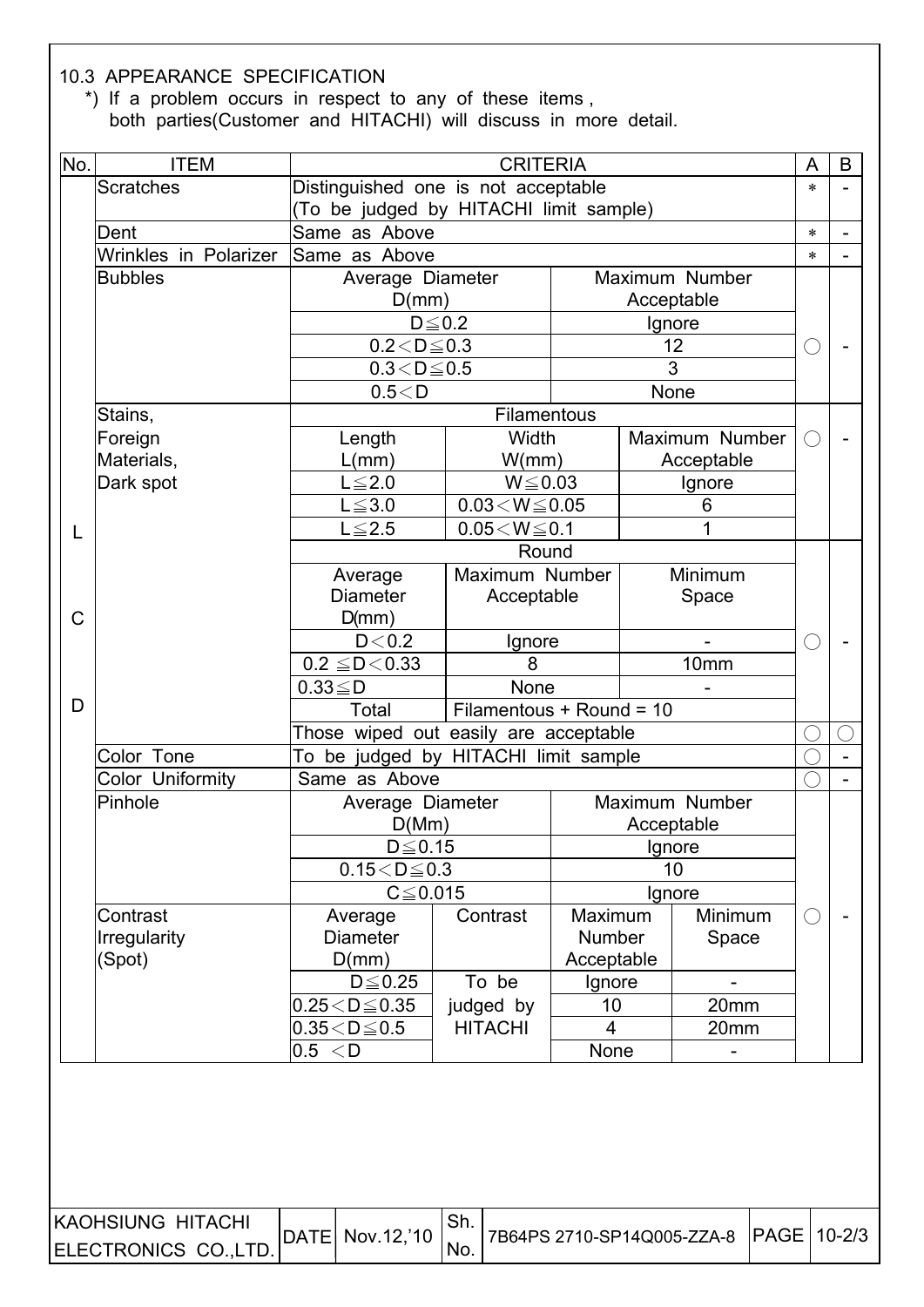| No. | ITEM                               | <b>CRITERIA</b>                        |                 |                                               |                         |  |  |
|-----|------------------------------------|----------------------------------------|-----------------|-----------------------------------------------|-------------------------|--|--|
|     | Contrast<br>Irregularity<br>(Line) | Width<br>D(mm)                         | Length<br>L/mm) | <b>Maximum</b><br><b>Number</b><br>Acceptable | <b>Minimum</b><br>Space |  |  |
|     | (Filamentous)                      | $W \le 0.25$                           | $L \leq 1.2$    |                                               | 20 <sub>mm</sub>        |  |  |
| С   |                                    | $W \le 0.2$                            | $L \leq 1.5$    | 3                                             | 20 <sub>mm</sub>        |  |  |
| D   |                                    | $W \le 0.15$                           | $L \leq 2.0$    | 3                                             | 20 <sub>mm</sub>        |  |  |
|     |                                    | $W \le 0.1$                            | $L \leq 3.0$    | 4                                             | 20 <sub>mm</sub>        |  |  |
|     |                                    |                                        | Total           | 6                                             |                         |  |  |
|     | Rubbing<br>Scratch                 | judged by HITACHI standard<br>To<br>be |                 |                                               |                         |  |  |

| No.          | <b>ITEM</b>              |                   |              | <b>CRITERIA</b> |  |
|--------------|--------------------------|-------------------|--------------|-----------------|--|
| $\mathsf{C}$ | Dark Spots, White Spots  | $D \leq 0.4$      |              | Ignore          |  |
| F            | Foreign Materials (Spot) | D > 0.4           |              | None            |  |
| ∟            |                          | $W \le 0.2$       | L < 2.5      | $\leq$ 1        |  |
|              | Foreign Materials (Line) | $W \le 0.2$       | L > 2.5      | <b>None</b>     |  |
| B            |                          | W > 0.2           |              | <b>None</b>     |  |
|              |                          | $W \le 0.1$       |              | Ignore          |  |
|              | <b>Scratches</b>         | $0.1 < W \le 0.2$ | $L \le 11.0$ | $\leq$ 1        |  |
|              |                          | $0.1 < W \le 0.2$ | $L \ge 11.0$ | <b>None</b>     |  |
|              |                          |                   | W > 0.2      | <b>None</b>     |  |

Note 1 : Definition of average diameter D



Note 2 : Definition of length L and width W



Note 3 : Definition of pinhole



c : Salience

| <b>KAOHSIUNG HITACHI</b> | DATE  Nov.12,'10 | . ا اب |  |  |
|--------------------------|------------------|--------|--|--|
| ELECTRONICS CO., LTD.    |                  |        |  |  |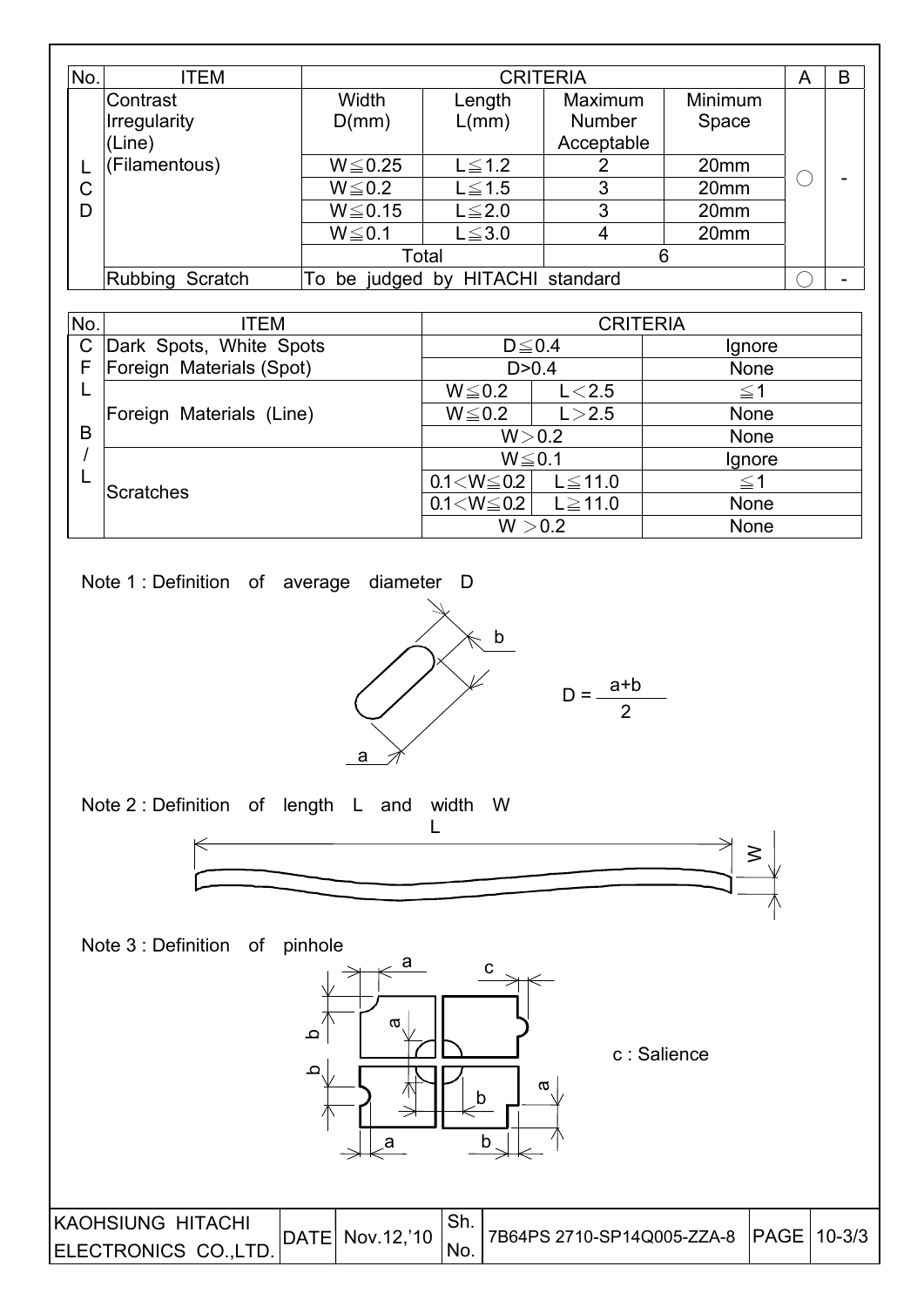### 11. PRECAUTION IN DESIGN

 11.1 LC DRIVING VOLTAGE (VEE) AND VIEWING ANGLE RANGE Setting VEE out of the recommended condition will be a cause for a change of viewing angle range.

#### 11.2 PRECAUTIONS AGAINST STATIC CHARGE As this module contains C-MOS LSIs , it is not strong against electrostatic discharge. Make certain that the operator's body is connected to the ground through a list band etc. And don't touch I/F pins directly.

- 11.3 POWER ON SEQUENCE Input signals should not be applied to LCD module before power supply voltage is applied and reaches to specified voltage (VDD). If above sequence is not kept, C-MOS LSIs of LCD modules may be damaged due to latch up problem.
- 11.4 PACKAGING
- (1) No leaving product is preferable in the place of high humidity for a long period of time. For their storage in the place where temperature is  $35^{\circ}$  or higher, special care to prevent them from high humidity is required. A combination of high temperature and high humidity may cause them polarization degradation as well as bubble generation and polarizer peel-off. Please keep the temperature and humidity within the specified range for use and storage.
- (2) Since polarizers tend to be easily damaged, They should be handled full with care so as not to get them touched, pushed or rubbed.
- (3) As the adhesives used for adhering polarizers are made of organic substances which will be deteriorated by a chemical reaction with such chemicals as acetone, toluene, ethanol and isopropyl alcohol. The following solvents are recommended for use: normal hexane

Please contact us when it is necessary for you to use chemicals.

- (4) Lightly wipe to clean the dirty surface with absorbent cotton waste or other soft material like chamois , soaked in the chemicals recommended without scrubbing it hardly. To prevent the display surface from damage and keep the appearance in good state, it is sufficient, in general, to wipe it with absorbent cotton.
- (5) Immediately wipe off saliva or water drop attached on the display area because its long period adherence may cause deformation or faded color on the spot.
- (6) Foggy dew deposited on the surface due to coldness will be caused for polarizer damage, stain and dirt on product. When necessary to take out the products from some place at low temperature for test, etc. It is required for them to be warmed up in a container once at the temperature higher than that of room.
- (7) Touching the display area and contact terminals with bare hands and contaminating them are prohibited, because the stain on the display area and poor insulation between terminals are often caused by being touched by bare hands. (Some cosmetics are detrimental to polarizers.)

| <b>IKAOHSIUNG HITACHI</b>   | DATE  Nov.12,'10 | 17B64PS 2711-SP14Q005-ZZA-8 PAGE 11-1/2 |  |
|-----------------------------|------------------|-----------------------------------------|--|
| <b>IELECTRONICS COLTD.I</b> |                  |                                         |  |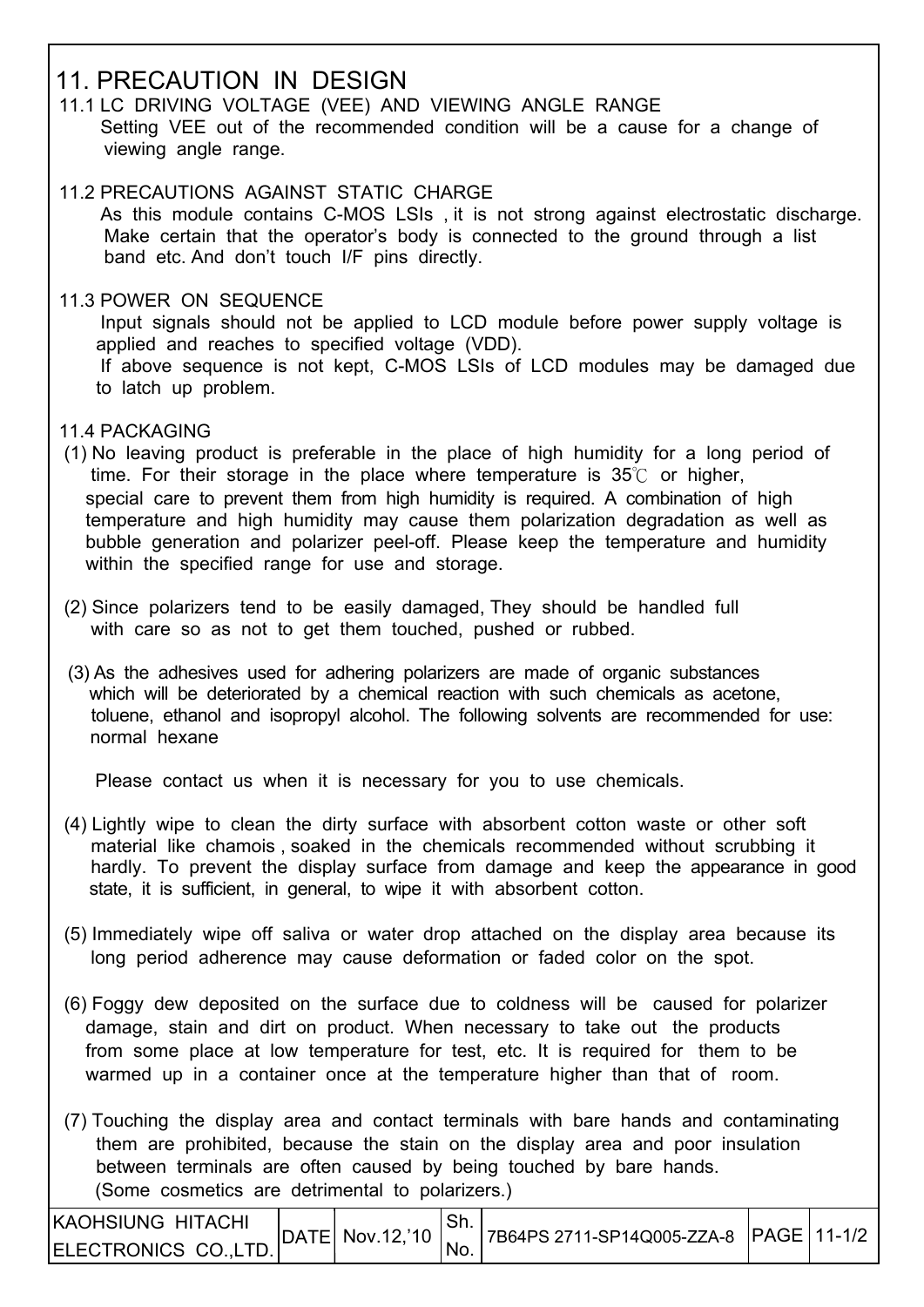(8) In general the quality of glass is fragile so that it tends to be cracked or chipped in handling, specially on its periphery. Be careful not to give it sharp shock caused by dropping down, etc.

#### 11.5 CAUTION FOR OPAERATION

- (1) It is an indispensable condition to drive LCDs within the specified voltage limit since the higher voltage than the limit causes the shorter LCD life. An electrochemical reaction due to direct current causes LCDs undesirable deterioration , so that the use of direct current driver should be avoided.
- (2) Response time will be extremely delayed at lower temperature than the operating temperature range and on the other hand at higher temperature LCDs show dark blue color in them. However those phenomena do not mean malfunction or out of order with LCDs which will come back in the specified operating temperature range.
- (3) If the display area is pushed hard during operation, some font will be abnormally displayed but it resumes normal condition after turning off once.
- (4) A slight dew depositing on terminals is a cause for electrochemical reaction resulting in terminal open circuit. Usage under the relative condition of  $40^{\circ}$  50%RH or less is required.

#### 11.6 STORAGE

 In case of storing for a long period of time (for instance , for years) for the purpose of replacement use , the following ways area recommended.

- (1) Storage in a polyethylene bag with the opening sealed , so the fresh air will not be entered from outside .
- (2) Placing in a dark place where neither exposure to direct sunlight nor light is , keeping temperature in the range from  $0^{\circ}$  to 35 $^{\circ}$ .
- (3) Storing with no touch on polarizer surface by anything else. (It is recommended to store them as they have been contained in the inner container at the time of delivery from us.)

#### 11.7 SAFETY

- (1) It is recommendable to crash damaged or unnecessary LCDs into pieces and wash off liquid crystal by either of solvents such as acetone and ethanol , which should be burned up later.
- (2) When any liquid leaked out of a damaged glass cell comes in contact with your hands , please wash it off well with soap and water.

| <b>IKAOHSIUNG HITACHI</b> |  | <sup>⊥</sup> Sh. |                                                                    |  |
|---------------------------|--|------------------|--------------------------------------------------------------------|--|
| ELECTRONICS CO.,LTD.      |  | <sup>1</sup> No. | DATE  Nov.12,'10   70   7864PS 2711-SP14Q005-ZZA-8   PAGE   11-2/2 |  |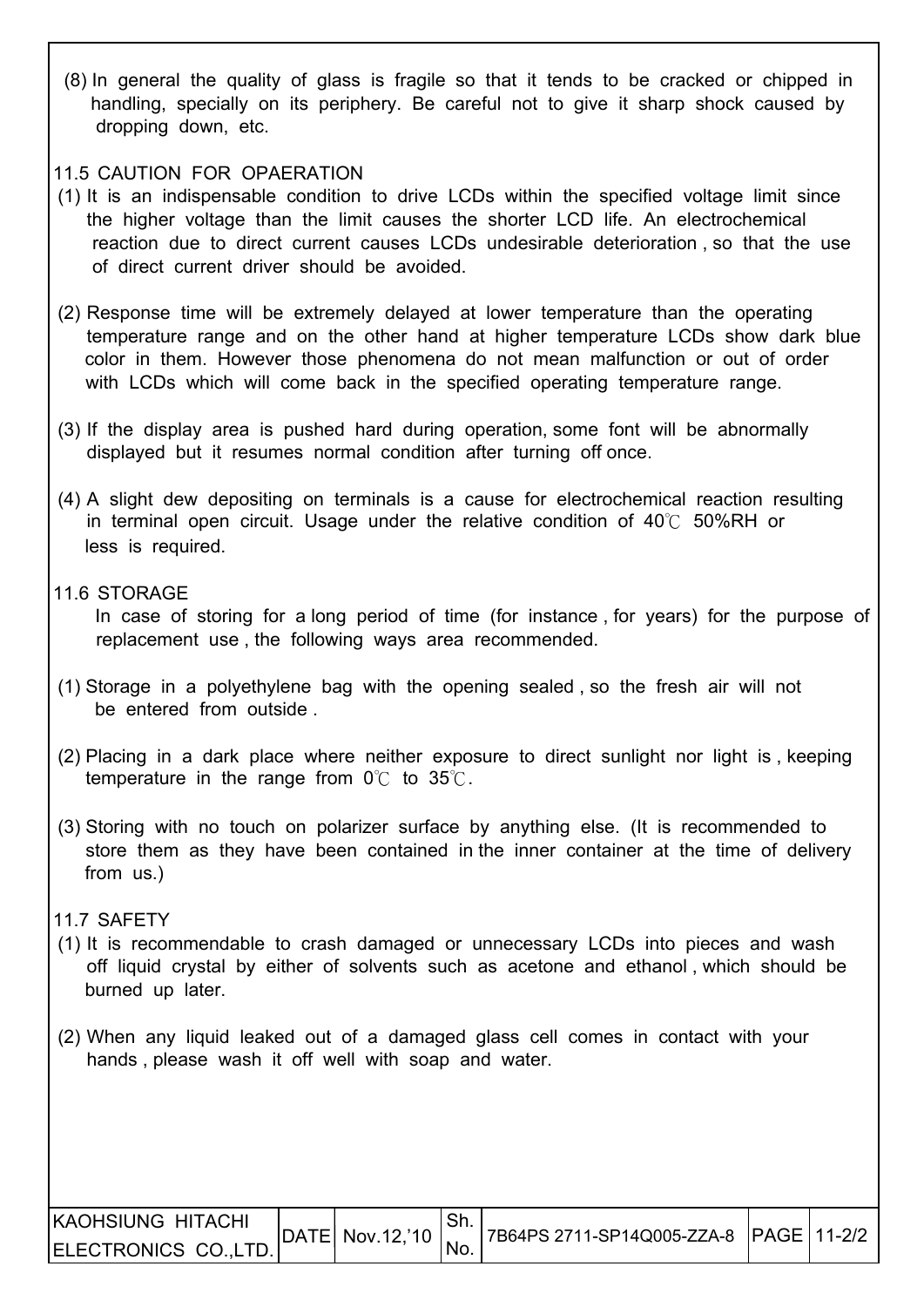### 12. DESIGNATION OF LOT MARK

#### 12.1 LOT MARK

 Lot mark is consisted of 5 digits for production lot and 6 digits for production control.



| Month | Figure in<br>lot mark | Month | Figure in<br>lot mark |
|-------|-----------------------|-------|-----------------------|
| Jan.  | 01                    | Jul.  | 07                    |
| Feb.  | 02                    | Aug.  | 08                    |
| Mar.  | 03                    | Sep.  | 09                    |
| Apr.  | 04                    | Oct.  | 10                    |
| May   | 05                    | Nov.  | 11                    |
| Jun.  | 06                    | Dec.  | 12                    |

| Week              | Figure in |
|-------------------|-----------|
| (day in calendar) | lot mark  |
| $1 - 7$           |           |
| $8 - 14$          | 2         |
| $15 - 21$         | 3         |
| $22 - 28$         | 4         |
| $29 - 31$         | ҕ         |

#### 12.2 SERIAL No.

Serial No. is consisted of 6 digits number (000001~999999).

#### 12.3 LOCATION OF LOT MARK

Label is bring attached on the back side of module.

#### 12.4 REVISION(Rev.) CONTROL

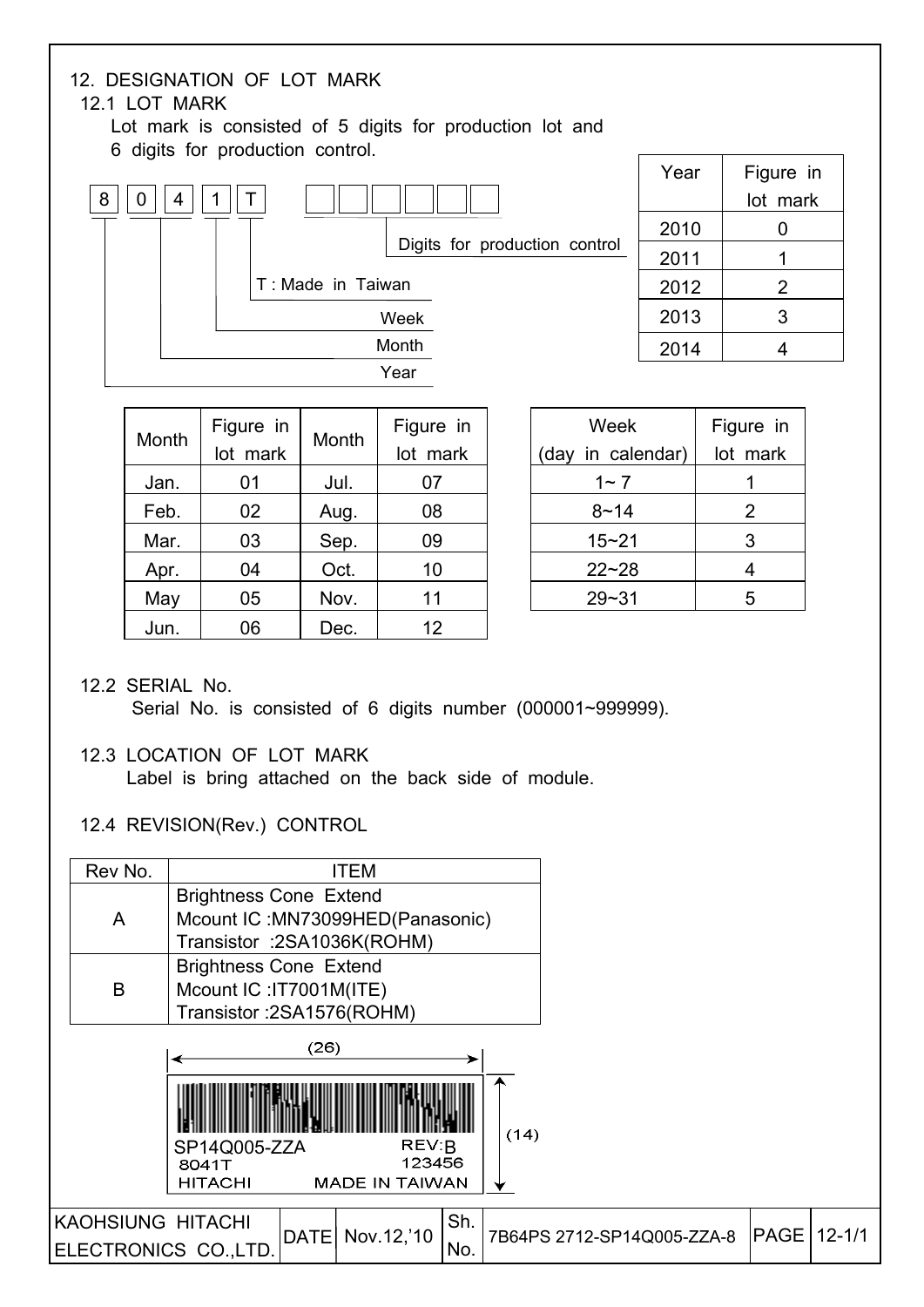# 13. PRECAUTION FOR USE

- 13.1 A limit sample should be provided by the both parties on an occasion when the both parties agreed its necessity. Judgment by a limit sample shall take effect after the limit sample has been established and confirmed by the both parties.
- 13.2 On the following occasions, the handling of the problem should be decided through discussion and agreement between responsible persons of the both parties.
	- (1) When a question is arisen in the specifications.
	- (2) When a new problem is arisen which is not specified in this specifications.
	- (3) When an inspection specifications change or operating condition change in customer is reported to HITACHI, and some problem is arisen in this specification due to the change.
	- (4) When a new problem is arisen at the customer's operating set for sample evaluation in the customer site.

 The precaution that should be observed when handling LCM have been explained above. If any points are unclear or if you have any request , please contact HITACHI.

| KAOHSIUNG HITACHI     |                            |                 |                                           |  |
|-----------------------|----------------------------|-----------------|-------------------------------------------|--|
| ELECTRONICS CO., LTD. | $ $ DATE Nov. 12, 10 $ $ . | $^{\prime}$ No. | 7B64PS 2713-SP14Q005-ZZA-8  PAGE   13-1/1 |  |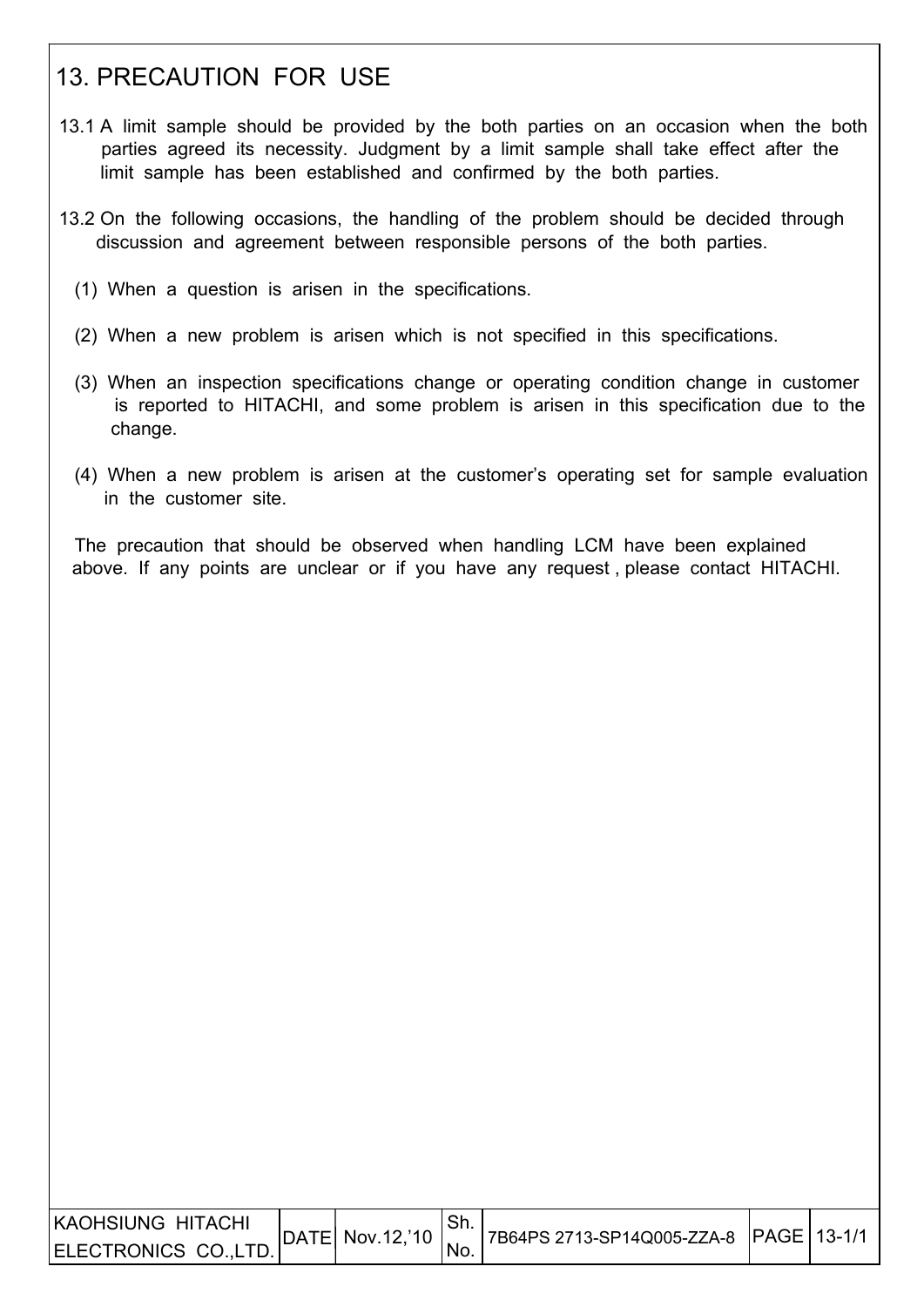# 14. TOUCH PANEL SPECIFICATION

14.1 RATINGS

#### 14.1.1 ABSOLUTE MAXIMUM RATINGS

| ITFM              | <b>SPECIFICATION</b> | <b>COMMENT</b> |
|-------------------|----------------------|----------------|
| Operating Voltage |                      | Without        |
| Contact Current   | 20 <sub>m</sub> A    | Condensation   |

#### 14.1.2 OPERATING CONDITIONS

| ITFM                                                | <b>SPECIFICATION</b>            |  |
|-----------------------------------------------------|---------------------------------|--|
| $5.0 / 3.3 \text{ VDC}$<br><b>Operating Voltage</b> |                                 |  |
| Contact Current                                     | 10 ~ 20 mA                      |  |
| Actuation Force                                     | 1.2N max. (R8, Silicone rubber) |  |

## 14.2 SURFACE HARDNESS

2H

#### 14.3 OPTICAL CHARACTERISTICS

 14.3.1 TRANSPARENCY : 76%.min. (WAVE LENGTH : 450 ~ 700nm)

#### 14.4 ELECTRICAL CHARACTERISTICS

#### 14.4.1 CONDUCTIVE RESISTANCE

|                 |                              | XR.        |    |
|-----------------|------------------------------|------------|----|
| <b>TERMINAL</b> | <b>CONDUCTIVE RESISTANCE</b> | Ø<br>\/I I | ΧR |
| XR-XI           | $150 - 1300\Omega$           | ᄮ          |    |
| YU-YB           | $150 - 1300\Omega$           | YΒ<br>Ø    | YΒ |

**Vuonna 1990 vuonna 1990**<br>Valtalainen kirjailinen kirjailinen kirjailinen kirjailinen kirjailinen kirjailinen kirjailinen kirjailinen ki

#### 14.4.2 INSULATION RESISTINCE

| 'NA.<br>TERMI. | ON RESISTANCE<br>INSUL.<br>$\mathbf{A}$ i | TING<br>TAGE |
|----------------|-------------------------------------------|--------------|
| v v            | 20M <sub>C</sub>                          | 25VDC        |

#### 14.4.3 BOUNCE CHATTERING 10ms max.

| KAOHSIUNG HITACHI    |                     |      |                                                     |  |
|----------------------|---------------------|------|-----------------------------------------------------|--|
| ELECTRONICS CO.,LTD. | $ $ DATE Nov.12,'10 | 'No. | <sup>1</sup> 7B64PS 2714-SP14Q005-ZZA-8 PAGE 14-1/4 |  |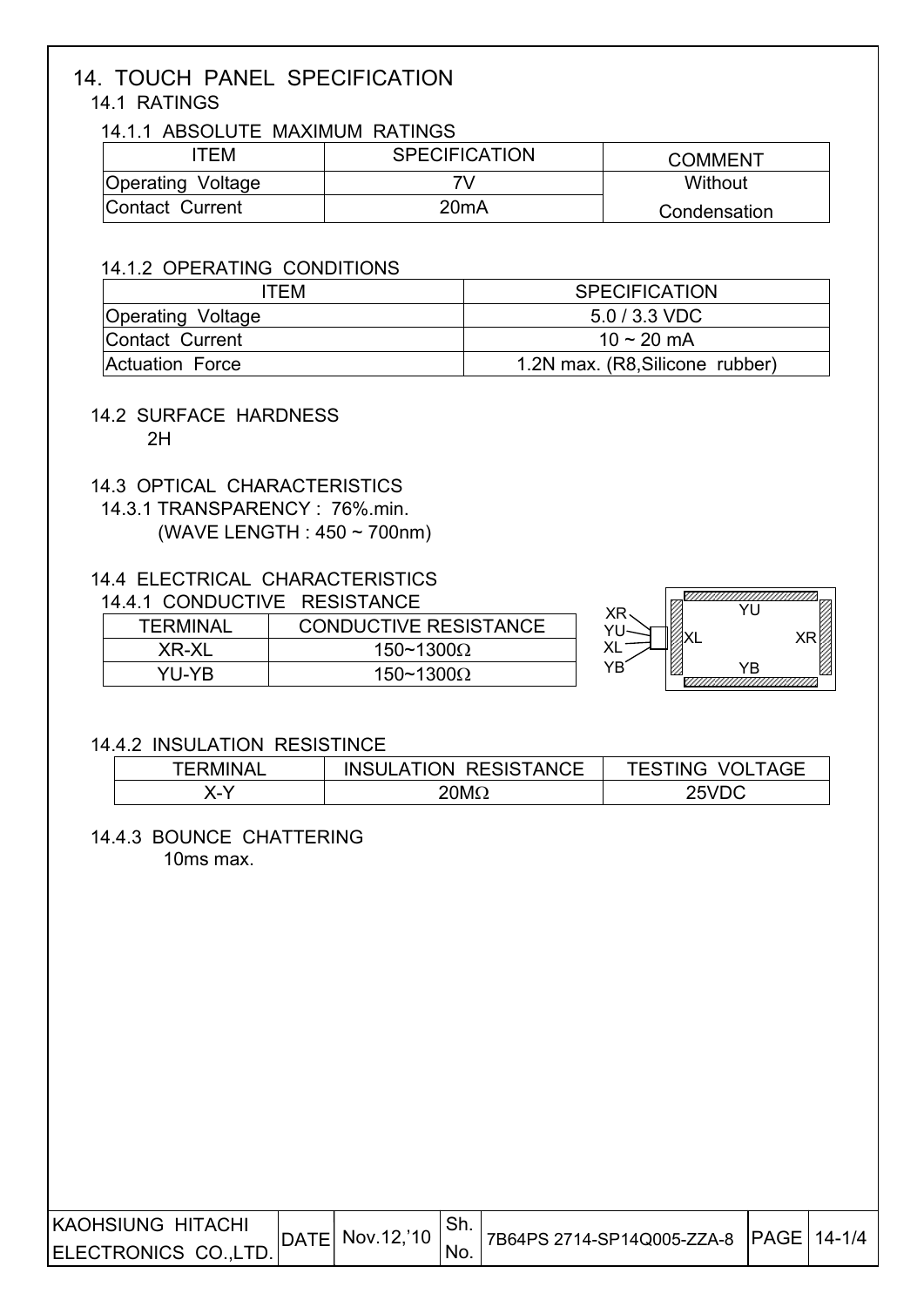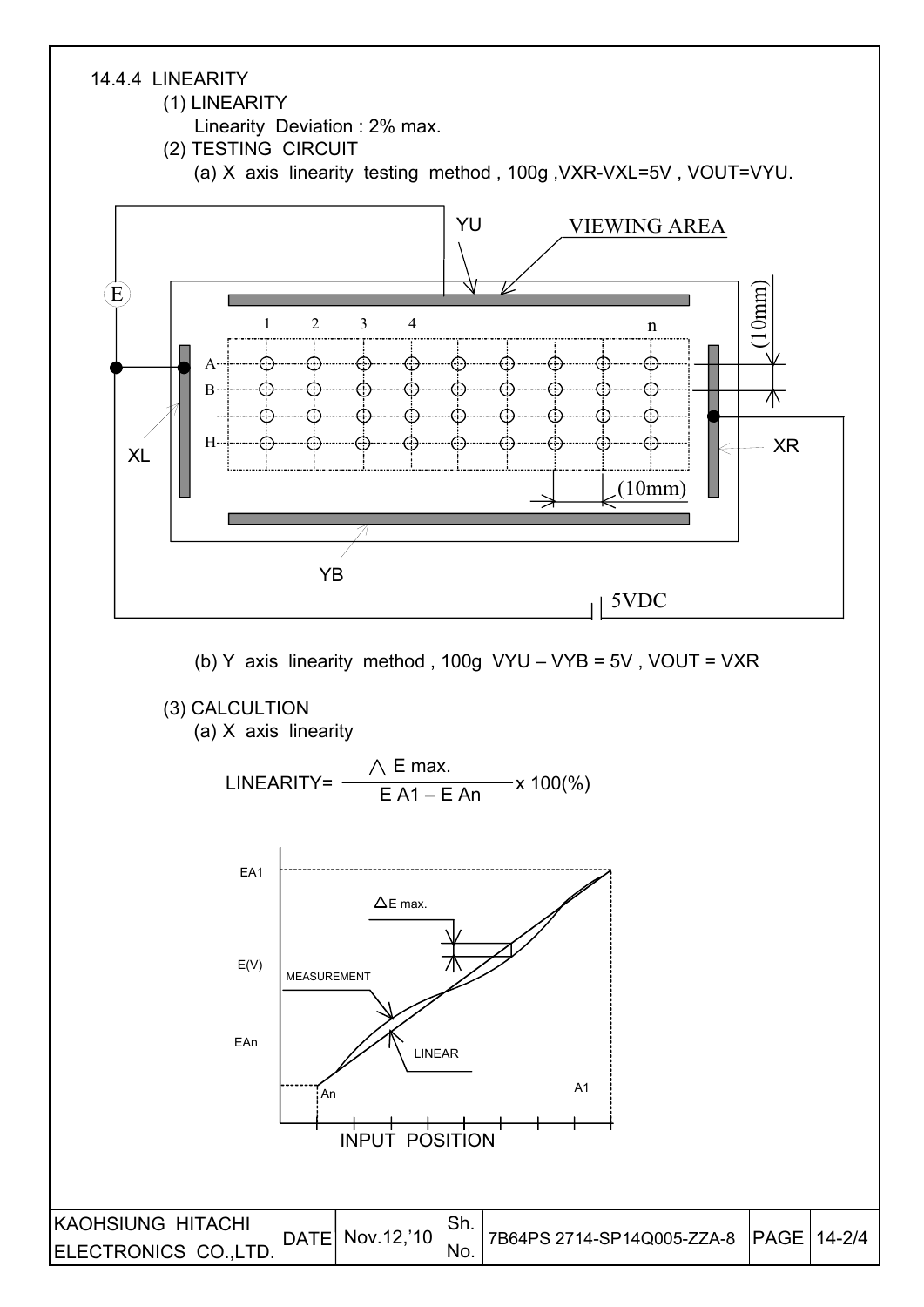| <b>ITEM</b>              | <b>CONDITIONS</b>                                                        | <b>CRITERIA</b>         |
|--------------------------|--------------------------------------------------------------------------|-------------------------|
| High Temperature         | l60℃:120h & 25℃: 24h                                                     |                         |
| Storage                  |                                                                          |                         |
| Low Temperature          | -20℃:120h & 25℃:24h                                                      | After testing must to   |
| Storage                  |                                                                          | meet the specifications |
| Temperature Cycle        | $-20^{\circ}$ C $\longleftrightarrow$ 70 $^{\circ}$ C : 10 Cycles within | of the Electrical,      |
|                          | $(30)$ $(60)$ $(30)$ : minutes & 25°C                                    | Mechanical & Optical    |
|                          | : 24h (Without Condensation)                                             | Characteristics.        |
| <b>Humidity Storage</b>  | 60℃,90%RH. 120h                                                          |                         |
| Durability for Keystroke | 150g, R8, HS40 Silicon Rubber                                            |                         |
|                          | (Speed: 330mm/sec)                                                       |                         |
|                          |                                                                          |                         |
|                          | $: 1000000$ Activations                                                  |                         |

### 14.6 APPEARANCE SPECIFICATION

| No. | <b>ITEM</b>       | <b>CRITERIA</b>    |         |                         |                       | A | B |
|-----|-------------------|--------------------|---------|-------------------------|-----------------------|---|---|
|     | <b>Hair Flaws</b> | <b>FILAMENTOUS</b> |         |                         |                       |   |   |
|     |                   | Length             | Width   |                         | Maximum               |   |   |
|     |                   | L/mm)              |         | W/mm)                   | <b>Number</b>         | O |   |
|     |                   |                    |         |                         | Acceptable            |   |   |
|     |                   | $L \leq 12$        |         | $W \le 0.05$            | Ignore                |   |   |
|     |                   | $L \leq 5$         |         | $0.05\!<\!W\!\leq\!0.1$ | 3                     |   |   |
|     |                   | L > 2              | 0.1 < W |                         | None                  |   |   |
|     | Dot-shaped        | Average Diameter   |         |                         | <b>Maximum Number</b> |   |   |
|     | <b>Impurities</b> | D(mm)              |         | Acceptable              |                       |   |   |
| Т   |                   | $D \leq 0.1$       |         |                         | Ignore                | O |   |
|     |                   | $0.1 < D \le 0.3$  |         |                         | 5                     |   |   |
| P   |                   | 0.3 < D            |         |                         | None                  |   |   |
|     | Scratch           | <b>Filamentous</b> |         |                         |                       |   |   |
|     |                   | Length             |         | Width                   | Maximum               |   |   |
|     |                   | L/mm)              |         | W/mm)                   | <b>Number</b>         |   |   |
|     |                   |                    |         |                         | Acceptable            |   |   |
|     |                   | $L \leq 12$        |         | $W \le 0.05$            | Ignore                | O |   |
|     |                   | $L \leq 12$        |         | $0.05\!<\!W\!\leq\!0.1$ | 5                     |   |   |
|     |                   | L > 12             |         | 0.1 < W                 | <b>None</b>           |   |   |

| KAOHSIUNG HITACHI    | DATE Nov.12,'10 |     |  |  |
|----------------------|-----------------|-----|--|--|
| ELECTRONICS CO.,LTD. |                 | No. |  |  |